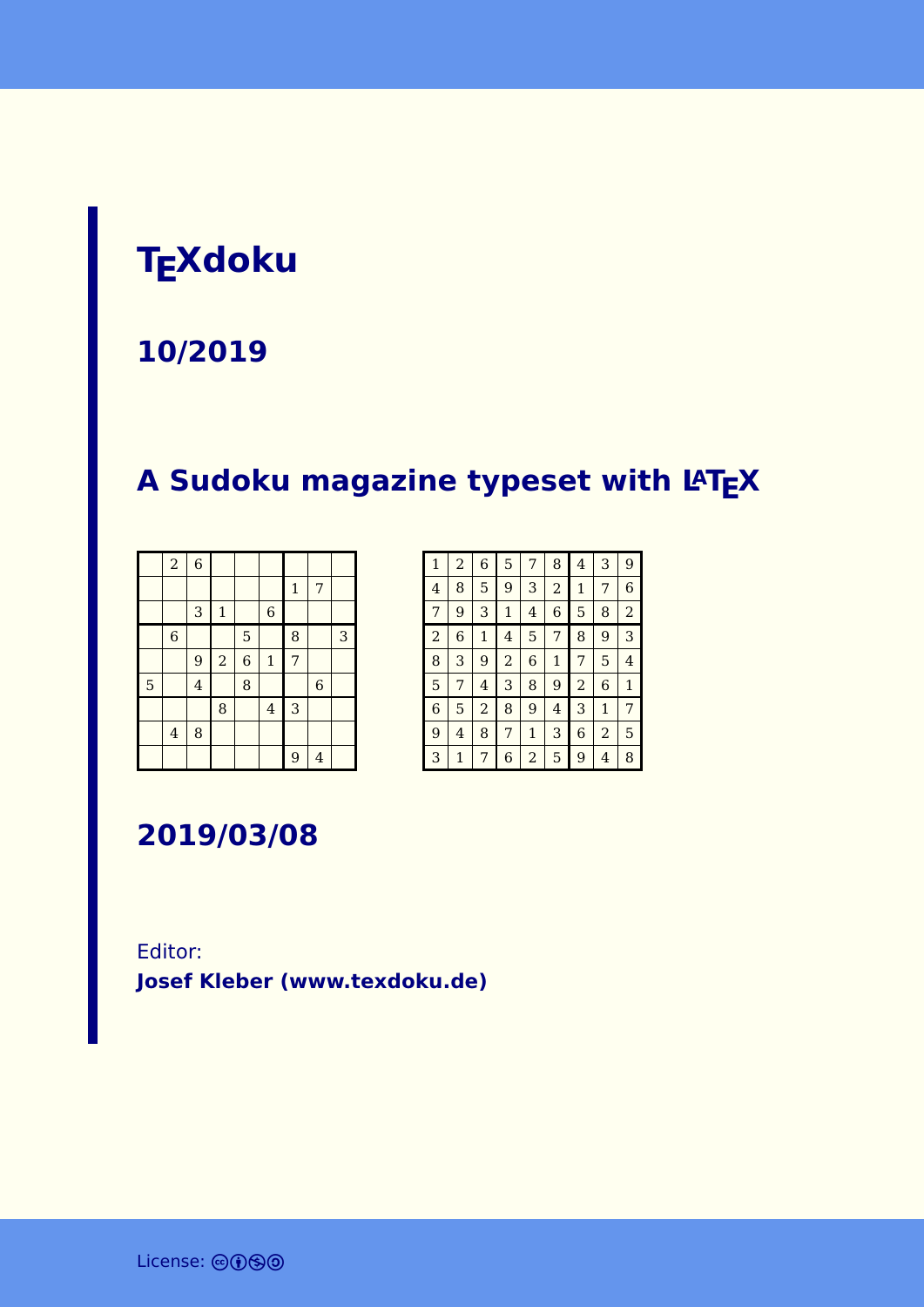| $\sqrt{3}$<br>$\, 8$<br>$\overline{4}$<br>$\boldsymbol{9}$<br>$\boldsymbol{2}$<br>$\overline{4}$<br>7<br>$\sqrt{2}$<br>7<br>$\mathbf{3}$<br>8<br>$\overline{4}$<br>$\sqrt{3}$<br>5<br>$\,$ 6 $\,$<br>7<br>9<br>8<br>$\sqrt{2}$ |             |                  |  |                |   |        |
|--------------------------------------------------------------------------------------------------------------------------------------------------------------------------------------------------------------------------------|-------------|------------------|--|----------------|---|--------|
|                                                                                                                                                                                                                                |             | $\boldsymbol{9}$ |  | $\overline{6}$ |   |        |
|                                                                                                                                                                                                                                |             |                  |  |                |   |        |
|                                                                                                                                                                                                                                |             |                  |  |                |   |        |
|                                                                                                                                                                                                                                |             |                  |  |                |   |        |
|                                                                                                                                                                                                                                |             |                  |  |                |   |        |
|                                                                                                                                                                                                                                |             |                  |  |                |   |        |
|                                                                                                                                                                                                                                |             |                  |  |                |   |        |
|                                                                                                                                                                                                                                |             |                  |  |                |   |        |
|                                                                                                                                                                                                                                | $\,$ 6 $\,$ |                  |  |                | 5 | $\, 8$ |

|                |       |   |                |   |              | 9                |                  |                |
|----------------|-------|---|----------------|---|--------------|------------------|------------------|----------------|
| $\overline{4}$ |       |   |                |   |              |                  | 8                | $\overline{5}$ |
|                | 3     | 5 | 9              |   |              | $\boldsymbol{2}$ | 7                |                |
|                |       |   |                |   |              | 8                |                  |                |
| 9              |       |   |                |   |              | $\overline{4}$   |                  | $\mathbf{1}$   |
|                |       |   | $1\,$          | 3 |              |                  | $\boldsymbol{2}$ | 9              |
|                | $1\,$ |   |                |   |              |                  |                  |                |
| $\overline{2}$ | 9     | 3 |                |   |              |                  |                  |                |
|                |       | 8 | $\overline{5}$ |   | $\mathbf{1}$ |                  |                  | 7              |

|                |                  |                | $\bf 4$        |             |                |   | 8            |
|----------------|------------------|----------------|----------------|-------------|----------------|---|--------------|
| $\overline{2}$ |                  | $\overline{5}$ | 7              |             |                |   |              |
|                | $\boldsymbol{4}$ | $\overline{6}$ | $\mathbf{1}$   |             |                |   |              |
|                | $\mathbf 1$      |                |                | $\,$ 6 $\,$ |                |   |              |
| 3              |                  |                | $\sqrt{2}$     |             | 7              | 8 |              |
|                |                  | 8              |                |             | 3              | 7 |              |
|                | $\overline{2}$   |                |                |             | $\overline{4}$ |   |              |
|                |                  |                | $\overline{6}$ |             |                |   |              |
| 8              |                  | 3              |                |             |                | 5 | $\mathbf{1}$ |

|   |              |   | 5 | $\,$ 6 $\,$               |                  |            |                  |              |
|---|--------------|---|---|---------------------------|------------------|------------|------------------|--------------|
|   |              |   |   |                           | $\boldsymbol{2}$ |            | 5                | 8            |
|   |              |   |   | 7                         | 9                |            | $\sqrt{2}$       |              |
|   |              | 3 |   |                           |                  |            |                  |              |
| 6 | 8            |   |   | $\mathbf{1}$              |                  |            |                  |              |
| 5 | $\mathbf{1}$ |   |   |                           | 8                |            | $\boldsymbol{9}$ | 3            |
|   | 7            |   |   |                           |                  | $\sqrt{2}$ |                  | 9            |
| 9 |              |   |   | $\ensuremath{\mathsf{3}}$ |                  |            |                  | $\mathbf{1}$ |
|   |              |   |   |                           | 6                | 5          | 7                |              |

| 5              |         |                |   |             |   | $\mathbf 1$ | $\,6\,$        |                |
|----------------|---------|----------------|---|-------------|---|-------------|----------------|----------------|
| $\overline{4}$ |         | 8              |   |             |   |             | 9              |                |
|                | $\,6\,$ |                |   |             | 9 |             | $\overline{4}$ | 7              |
|                |         | $\mathbf 1$    | 9 | 8           | 3 |             |                | $\overline{6}$ |
|                |         |                |   |             |   |             |                |                |
|                | 7       | $\overline{6}$ |   | $\mathbf 1$ |   | 5           | 8              |                |
|                |         |                |   | 7           |   |             |                | 8              |
| 7              |         |                |   |             | 8 |             |                | $\sqrt{3}$     |
|                |         |                |   |             |   |             | 5              |                |

| $\overline{5}$ | $\boldsymbol{7}$ |             | $\sqrt{2}$ | $\,$ 6 $\,$ | $\overline{4}$ |            |                | $\mathbf 1$    |
|----------------|------------------|-------------|------------|-------------|----------------|------------|----------------|----------------|
|                |                  |             | 5          |             | 7              | $\sqrt{2}$ |                |                |
|                |                  |             |            |             |                |            |                | $\overline{4}$ |
| 9              | $\overline{4}$   |             | 8          |             |                |            |                | $\overline{6}$ |
| $\overline{2}$ |                  |             |            |             | $\mathbf 1$    |            | $\overline{4}$ |                |
| $\overline{6}$ | $\, 8$           | 7           |            |             | $\sqrt{2}$     |            |                | 5              |
| $\mathbf{1}$   |                  | $\mathbf 5$ |            |             | 9              |            |                |                |
|                |                  |             |            |             |                |            |                |                |
|                |                  |             |            |             |                | 7          |                |                |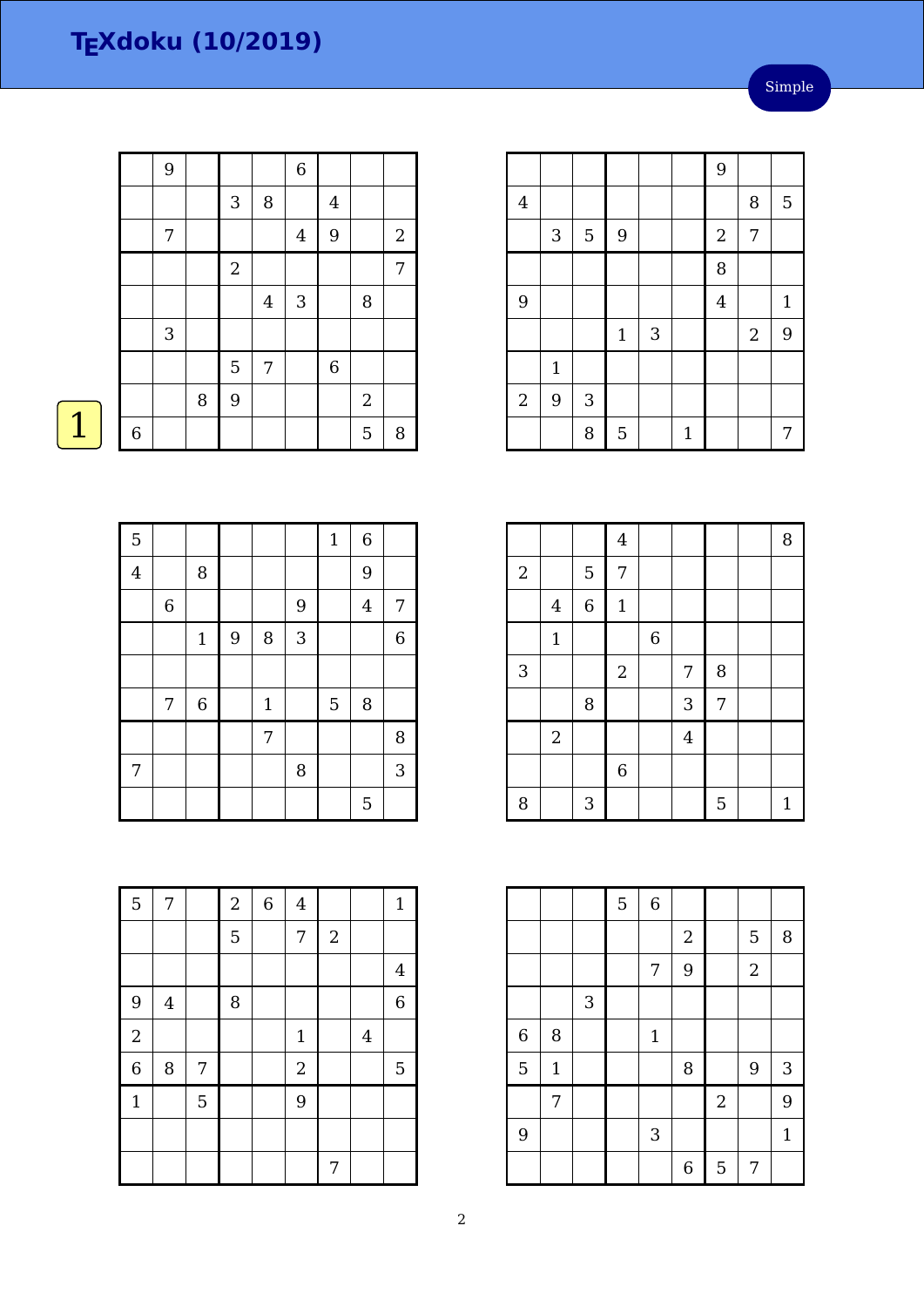Simple

|   |                |   | 7 |  |
|---|----------------|---|---|--|
|   | 3              |   |   |  |
|   |                |   |   |  |
| ┍ | $\overline{6}$ | 8 |   |  |
|   |                |   |   |  |

 $2 \mid$  6

|             |   |   | 7                | $\mathbf 1$    | 9                |                |             |                  |
|-------------|---|---|------------------|----------------|------------------|----------------|-------------|------------------|
|             |   |   |                  |                | $\overline{4}$   | $\,$ 6 $\,$    | 8           |                  |
|             |   |   |                  | 8              |                  |                | $\mathbf 1$ | $\boldsymbol{2}$ |
|             |   |   |                  |                |                  |                | 3           |                  |
|             |   |   | 8                |                | 3                |                |             | 6                |
|             |   | 7 |                  |                |                  |                |             | $\mathbf{1}$     |
| 3           |   |   |                  | $\overline{4}$ | $\boldsymbol{2}$ |                |             |                  |
|             |   |   | $\boldsymbol{6}$ |                |                  |                |             |                  |
| $\,$ 6 $\,$ | 8 |   | 3                | 7              |                  | $\overline{4}$ | 9           |                  |

7 | | | | 6

5 | | | | | 3 | | | 7

| 1 | 4

| | 9

7 | | | | | | 2

| 2 | 1 | 6 | 9 | 3

3 7 7 2 1 1 6

|   |              |                |             | $\mathbf 5$    |                |                  |                |  |
|---|--------------|----------------|-------------|----------------|----------------|------------------|----------------|--|
|   |              |                |             | $1\,$          |                | $\boldsymbol{2}$ |                |  |
|   | 8            |                |             |                |                |                  |                |  |
| 3 | $\,$ 6 $\,$  |                |             |                |                | $\boldsymbol{4}$ | 8              |  |
| 9 |              |                | $\,$ 6 $\,$ |                | $\overline{4}$ |                  | $\sqrt{2}$     |  |
|   | $\mathbf{2}$ | $\mathbf 1$    |             | $\, 8$         |                |                  | 3              |  |
|   |              | $\overline{2}$ |             |                |                |                  | $\overline{6}$ |  |
|   |              |                | 3           | $9\,$          | $1\,$          | $\overline{5}$   |                |  |
|   | 9            |                |             | $\overline{4}$ |                | $\mathbf{1}$     |                |  |

|                |             |                  | $\overline{6}$ | 7                |                           | $\boldsymbol{4}$ |                  | 9              |
|----------------|-------------|------------------|----------------|------------------|---------------------------|------------------|------------------|----------------|
| 7              |             | $\boldsymbol{6}$ | $\mathbf 1$    |                  |                           |                  | 5                | 3              |
|                | 9           |                  |                | 5                | $\ensuremath{\mathsf{3}}$ | $\boldsymbol{2}$ |                  |                |
| $\overline{6}$ |             |                  |                |                  | $\boldsymbol{2}$          |                  | 3                | $\overline{4}$ |
|                | 7           |                  |                |                  |                           |                  |                  |                |
| 3              | $\mathbf 1$ | 5                |                |                  |                           |                  |                  |                |
|                |             | $\mathbf{1}$     |                |                  |                           |                  |                  | $\overline{5}$ |
| 5              |             |                  |                |                  |                           |                  |                  |                |
| 9              |             |                  |                | $\boldsymbol{6}$ |                           |                  | $\boldsymbol{2}$ | $\mathbf{1}$   |

|   |                  |   |   |       | $\mathbf{1}$   | 7                |                |                |
|---|------------------|---|---|-------|----------------|------------------|----------------|----------------|
|   | 3                | 9 |   |       |                |                  |                | 5              |
|   | 7                |   |   | 5     |                | 8                | 9              | 3              |
|   |                  |   | 7 |       |                |                  | $\overline{4}$ |                |
| 7 |                  |   |   |       | $\,$ 6 $\,$    |                  |                |                |
|   | $\boldsymbol{6}$ | 3 | 8 | $1\,$ |                |                  |                |                |
|   | 5                |   |   | 8     |                |                  |                | $\overline{4}$ |
|   |                  |   |   |       | 9              |                  |                | $\mathbf{1}$   |
|   |                  |   |   |       | $\overline{4}$ | $\boldsymbol{6}$ | 7              |                |

|             |   |             | $\bf 4$     |                  |                |                |         |                |
|-------------|---|-------------|-------------|------------------|----------------|----------------|---------|----------------|
| $\mathbf 1$ |   |             | 8           | $\boldsymbol{6}$ | 3              | $\overline{9}$ |         | 7              |
|             |   |             |             | 7                | $\mathbf{1}$   |                | $\bf 4$ |                |
|             |   |             |             | $\overline{2}$   |                |                |         |                |
| 7           | 3 |             |             |                  | $\overline{6}$ |                |         |                |
|             |   |             | 7           |                  | $\overline{4}$ |                |         | 9              |
|             |   |             |             |                  |                | 7              |         | $\overline{2}$ |
|             |   | $\,$ 6 $\,$ |             | $\mathbf{1}$     |                |                |         | 3              |
|             | 8 |             | $\,$ 6 $\,$ | 9                | 7              | $\mathbf 1$    |         |                |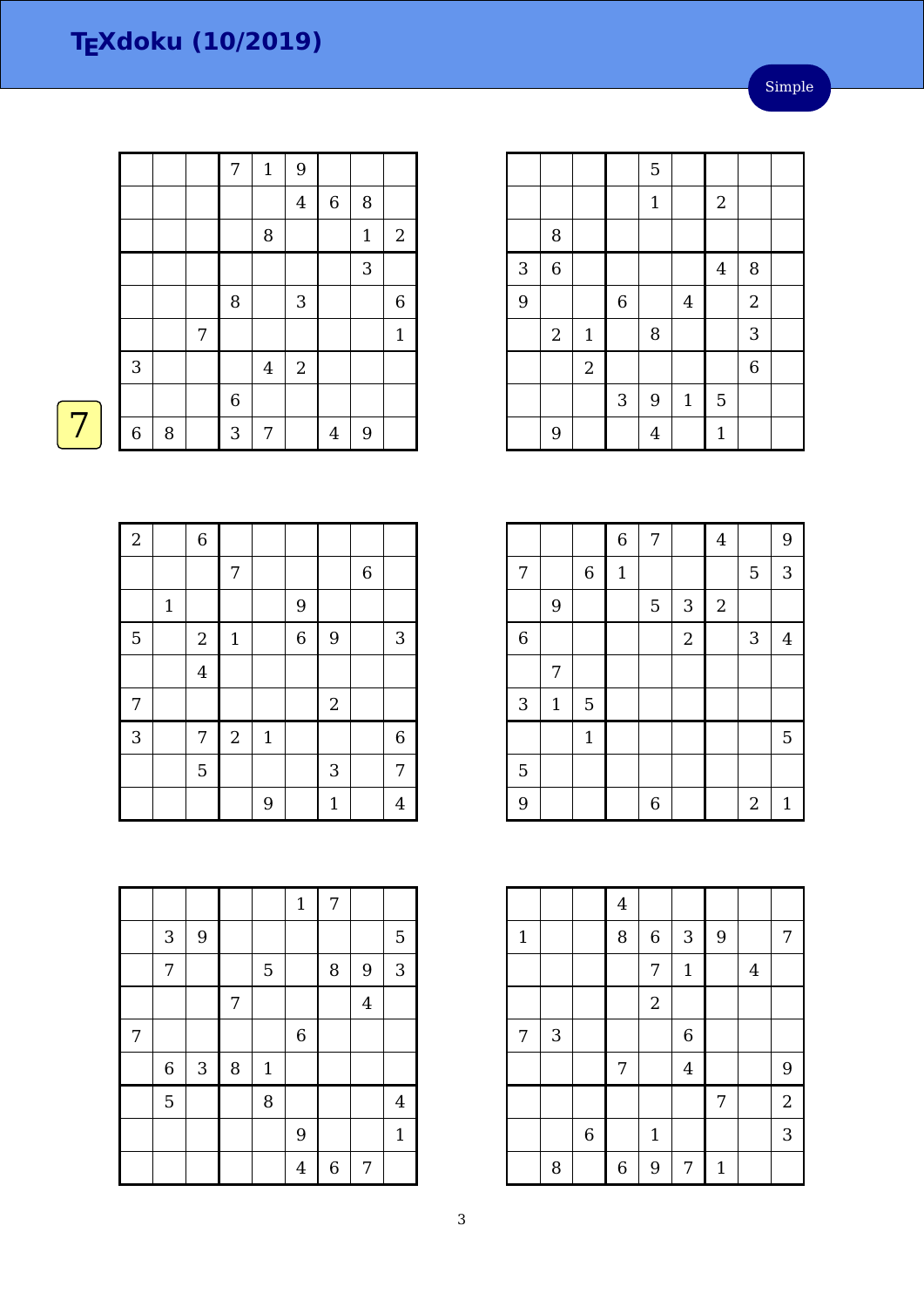|    | 5              |                |                  | 7              |             |              |            | $\overline{4}$ |  |
|----|----------------|----------------|------------------|----------------|-------------|--------------|------------|----------------|--|
|    |                | $\mathbf{2}$   |                  |                |             | $\,$ 6 $\,$  |            |                |  |
|    | $1\,$          |                |                  |                | $\mathbf 5$ |              | $\sqrt{3}$ | 7              |  |
|    |                |                |                  |                |             |              | 5          |                |  |
|    | $\overline{4}$ |                | $\boldsymbol{6}$ | $\overline{2}$ |             |              | 9          |                |  |
|    | $\sqrt{2}$     |                |                  | $\mathbf{1}$   |             | 9            |            | $\mathbf{3}$   |  |
|    |                | $\overline{4}$ |                  |                |             | $\mathbf{1}$ |            | $\overline{2}$ |  |
|    | 9              |                | 7                |                |             |              |            |                |  |
| 13 |                |                |                  |                | $\,6\,$     |              | 4          |                |  |

| 3            | $\bf 4$ |             |                  | 5                       |              |   | 9            |   |
|--------------|---------|-------------|------------------|-------------------------|--------------|---|--------------|---|
|              |         |             |                  |                         |              |   | $\mathbf{1}$ |   |
|              |         |             | $1\,$            | $\overline{\mathbf{4}}$ | $\sqrt{3}$   | 7 |              |   |
|              |         |             | 7                |                         |              |   |              |   |
| $\mathbf{2}$ | 9       | $\mathbf 5$ | $\mathbf{3}$     | $\mathbf 1$             |              |   |              |   |
|              |         |             | 9                |                         |              |   |              |   |
|              | $1\,$   |             |                  |                         |              |   |              |   |
| 9            |         |             |                  |                         |              | 3 |              |   |
| 5            | 7       |             | $\boldsymbol{2}$ | $\boldsymbol{6}$        | $\mathbf{1}$ |   |              | 9 |

| 5              | $\overline{c}$ |   |             | $\,$ 6 $\,$ | $\overline{4}$ | 8          |             |                |
|----------------|----------------|---|-------------|-------------|----------------|------------|-------------|----------------|
| $\overline{6}$ |                |   |             | 9           | $\mathbf 1$    |            |             | 3              |
|                | 8              |   |             |             |                |            |             |                |
|                | 3              | 8 | $\,$ 6 $\,$ |             |                |            |             | 5              |
|                |                | 5 |             |             | 8              |            |             |                |
|                |                |   |             |             |                |            |             | 9              |
|                |                |   |             | $\mathbf 1$ | $\overline{c}$ |            | $\,$ 6 $\,$ |                |
|                |                |   |             | 5           |                |            | $1\,$       |                |
| $\mathbf{1}$   |                |   | 9           |             | $\overline{6}$ | $\sqrt{2}$ |             | $\overline{4}$ |

|                |            |   |         |            | $\overline{6}$ |                  |   |                  |
|----------------|------------|---|---------|------------|----------------|------------------|---|------------------|
| 8              |            |   |         |            |                | $\boldsymbol{2}$ |   |                  |
|                |            |   |         | $\sqrt{2}$ |                | 7                |   | $\boldsymbol{6}$ |
|                |            | 9 |         |            |                |                  |   | 7                |
| 3              |            |   |         |            | 9              |                  |   |                  |
| $\mathbf 1$    | 8          |   | $\bf 4$ |            |                |                  | 9 |                  |
|                | $\sqrt{2}$ |   |         |            |                | 3                |   |                  |
|                |            |   | 8       | 7          |                |                  |   |                  |
| $\overline{6}$ | 4          |   |         |            |                |                  | 8 |                  |

|         |                | $\sqrt{3}$ |                |                |   |             |                  |              |
|---------|----------------|------------|----------------|----------------|---|-------------|------------------|--------------|
|         |                |            |                | 8              |   |             | $\boldsymbol{2}$ | $\mathbf{1}$ |
| 9       |                |            | $\overline{c}$ | $\overline{4}$ |   |             |                  | 7            |
|         |                |            | 5              |                | 8 | $\mathbf 1$ |                  | 9            |
| $\bf 4$ |                |            | 3              | 9              |   | 5           |                  |              |
|         | 9              |            |                |                | 7 |             | $1\,$            |              |
| 7       |                |            | 8              |                |   | 9           |                  | 3            |
|         | $\overline{4}$ |            |                | 5              | 3 |             |                  | 8            |

|                |                |                | $\mathbf 1$ |                | $\,$ 6 $\,$ |                |                  |
|----------------|----------------|----------------|-------------|----------------|-------------|----------------|------------------|
|                | 3              | $\bf 4$        |             | $\sqrt{2}$     | 5           |                |                  |
|                | $\overline{2}$ | 8              |             |                |             |                |                  |
|                | $\overline{4}$ |                |             |                |             | $\sqrt{2}$     | $\boldsymbol{6}$ |
|                |                | $\overline{5}$ | $\sqrt{2}$  |                |             |                | 8                |
|                |                |                | 9           |                |             | $\overline{4}$ |                  |
|                |                |                |             | $\overline{4}$ | 8           |                |                  |
| $\overline{4}$ |                |                |             |                | 3           | $\,$ 6 $\,$    |                  |
|                | 5              |                |             |                |             |                | $\mathbf 1$      |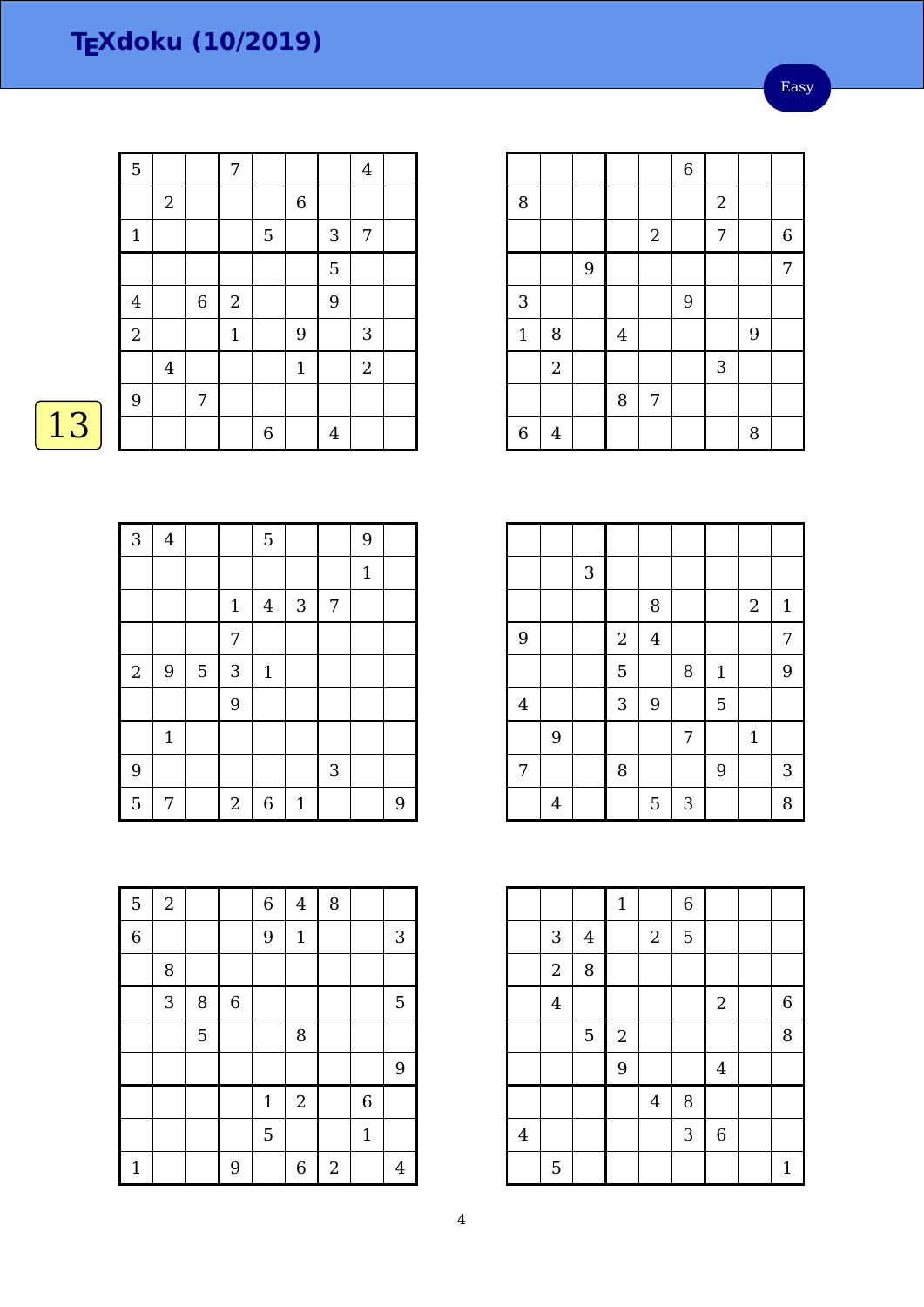|    | 3              | 6            | 9                |             |                |   |   | $\sqrt{2}$   |             |
|----|----------------|--------------|------------------|-------------|----------------|---|---|--------------|-------------|
|    |                | $\bf 4$      | $\boldsymbol{2}$ |             |                | 3 | 9 |              | 5           |
|    |                |              |                  |             |                |   |   | $\mathbf{1}$ |             |
|    | $\overline{4}$ | 5            | $\sqrt{3}$       |             |                |   |   |              |             |
|    |                |              |                  |             | $\overline{4}$ |   |   |              |             |
|    |                | $\mathbf{1}$ | $\, 8$           |             |                |   | 3 |              |             |
|    |                |              | $\overline{4}$   | 9           | $\overline{2}$ |   |   |              | 8           |
|    |                | 8            |                  |             |                |   |   | $\mathbf 5$  | $\,$ 6 $\,$ |
| 19 |                |              |                  | $\mathbf 1$ |                |   |   |              |             |

|                |                | $\overline{2}$ |                |   |              | $\overline{5}$ |        |                |
|----------------|----------------|----------------|----------------|---|--------------|----------------|--------|----------------|
|                |                |                |                |   | 8            |                |        | $\overline{9}$ |
|                |                |                |                |   |              |                | $\, 8$ | $\mathbf{1}$   |
|                |                | $\mathbf 1$    | 7              |   |              |                |        | 3              |
| 8              | $\overline{4}$ |                | $\overline{2}$ |   | $\mathbf{1}$ |                |        | 7              |
| $\overline{3}$ | $\overline{c}$ |                |                | 9 |              |                |        |                |
|                | 9              |                | $\overline{4}$ |   |              |                |        |                |
|                |                | 8              |                |   |              | 3              |        |                |
|                |                |                | 5              |   |              |                | 7      | 4              |

|                         | $\,6$       |                | $\sqrt{2}$ |         |                |                |              |            |
|-------------------------|-------------|----------------|------------|---------|----------------|----------------|--------------|------------|
| $\overline{\mathbf{4}}$ |             | 5              | 7          |         |                |                |              | $\sqrt{2}$ |
|                         | $\mathbf 1$ | $\overline{2}$ |            | 3       | $\overline{5}$ |                | 7            |            |
|                         |             | 3              | $\, 8$     | $\bf 4$ | $\,$ 6 $\,$    |                | $\mathbf{1}$ |            |
|                         |             | $1\,$          |            |         |                |                |              |            |
|                         |             | 7              |            | 5       |                | 4              | $\,$ 6 $\,$  |            |
|                         |             | $\overline{4}$ |            |         |                | $\overline{2}$ |              |            |
|                         |             |                |            | 8       |                |                |              |            |
|                         | 5           |                |            |         |                | $\mathbf{1}$   |              |            |

| $\overline{4}$ |   | $\sqrt{2}$     | 5              |             |   |              | $\mathbf{1}$ |   |
|----------------|---|----------------|----------------|-------------|---|--------------|--------------|---|
|                | 8 |                | 9              | $\,$ 6 $\,$ |   |              |              |   |
|                | 9 |                |                |             | 8 | $\,$ 6 $\,$  |              | 7 |
|                |   |                | $\overline{6}$ |             |   |              | $\sqrt{2}$   |   |
| $\mathbf{1}$   |   |                |                |             |   | 9            |              | 5 |
|                |   | $\overline{4}$ |                |             |   |              |              | 8 |
|                |   |                | 8              |             |   | $\mathbf{1}$ | 5            | 6 |
|                |   | 8              |                |             |   |              |              |   |
|                |   |                | $\mathbf 1$    | 7           |   |              |              | 4 |

|                | $\mathbf 1$ |         | 5 | 8 |   |                         | $\bf 4$    |                |
|----------------|-------------|---------|---|---|---|-------------------------|------------|----------------|
|                |             |         | 9 |   |   |                         |            |                |
| $\overline{3}$ |             |         |   |   |   |                         |            | 7              |
|                |             |         |   |   |   | $\overline{\mathbf{4}}$ | $\sqrt{2}$ | $\mathbf{1}$   |
|                |             |         |   |   | 8 |                         | 7          |                |
| $\mathbf{1}$   |             | $\bf 4$ | 7 | 9 |   | 5                       | 3          |                |
| 7              |             |         |   |   |   | $\overline{a}$          |            |                |
|                | $\sqrt{2}$  | 8       |   |   |   | 9                       |            | $\overline{4}$ |
|                |             | 3       |   |   |   |                         | 5          |                |

|                | 5           | $\sqrt{2}$ | $\, 8$ |   |                | 9          |   |              |
|----------------|-------------|------------|--------|---|----------------|------------|---|--------------|
| 7              |             |            | 3      |   |                |            |   |              |
|                | 9           | $\sqrt{3}$ |        |   | 5              |            |   | $\mathbf{1}$ |
| $\mathbf{1}$   |             |            | 7      |   |                |            |   |              |
|                |             |            |        |   | $\overline{2}$ |            |   | 5            |
|                | 3           |            |        | 9 |                |            |   |              |
|                |             |            |        | 7 |                |            | 9 |              |
| $\overline{2}$ |             |            |        | 8 |                | 7          |   |              |
|                | $\,$ 6 $\,$ |            |        |   |                | $\sqrt{2}$ |   | 3            |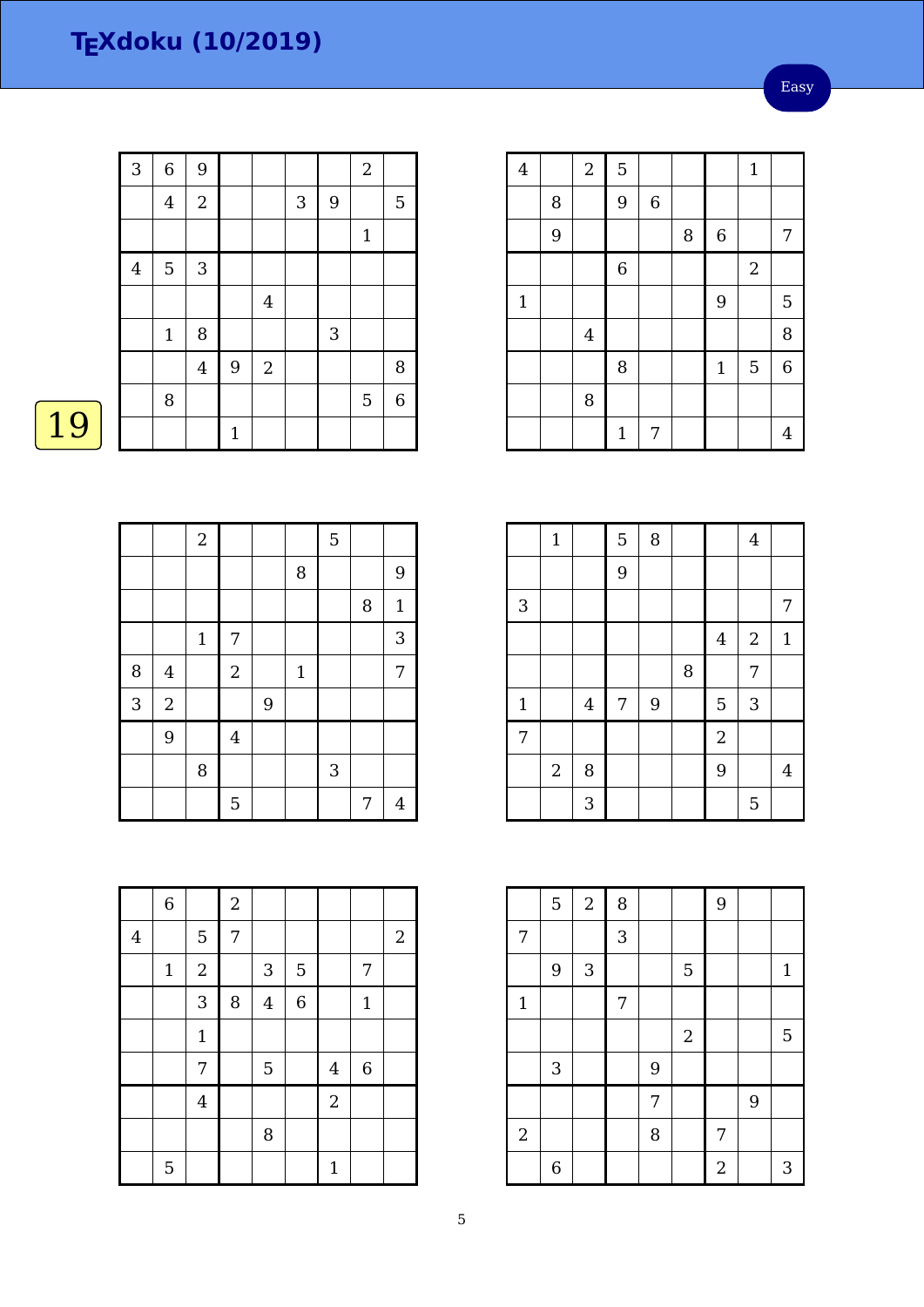|    |                |                | 7                         |                | 4          | 3              |                | 5       |
|----|----------------|----------------|---------------------------|----------------|------------|----------------|----------------|---------|
|    |                |                |                           |                |            |                | $\overline{2}$ |         |
|    |                |                |                           | $\overline{6}$ |            |                | $\sqrt{3}$     |         |
|    |                | $\,6\,$        | $\ensuremath{\mathsf{3}}$ |                |            | $\overline{2}$ |                | 9       |
|    | $\overline{9}$ |                | 5                         | $\sqrt{3}$     |            |                |                | $\bf 4$ |
|    |                | $\overline{2}$ |                           |                | 3          |                | 7              |         |
|    | $\overline{4}$ |                |                           | 5              | 7          |                | $9\,$          |         |
| 25 | 5              |                | 8                         | 9              | $\sqrt{2}$ |                |                |         |

|                | 9           | $\, 8$      |                | $\overline{6}$ |                |                | 3              |                |
|----------------|-------------|-------------|----------------|----------------|----------------|----------------|----------------|----------------|
| $\overline{6}$ |             |             | $\overline{4}$ |                |                |                |                |                |
|                | $\mathbf 1$ |             |                |                |                |                |                |                |
|                |             | $\,$ 6 $\,$ | 7              |                |                |                |                |                |
|                |             |             | $\mathbf 1$    |                |                | 7              | $\overline{4}$ |                |
|                |             |             |                |                | $\overline{4}$ | 5              |                | $\overline{9}$ |
|                |             |             | 3              | 7              |                | $\overline{4}$ |                |                |
|                |             |             | $\overline{6}$ |                |                | 9              |                | 3              |
|                | 4           | 7           | 8              |                |                |                | 5              |                |

| 5                |       |                |            |             | 3 | $\mathbf{1}$ |                | 7            |
|------------------|-------|----------------|------------|-------------|---|--------------|----------------|--------------|
|                  |       |                |            |             |   |              |                |              |
|                  | $1\,$ | $\overline{9}$ |            | $\,$ 6 $\,$ |   |              | 3              |              |
|                  |       |                |            |             |   |              |                |              |
| $\boldsymbol{2}$ |       |                | $\sqrt{3}$ |             | 5 |              | 7              |              |
|                  | 7     | $\overline{6}$ |            | 8           |   |              |                | 9            |
|                  |       |                |            |             |   |              | 9              |              |
|                  |       |                |            |             |   | 8            | $\overline{6}$ | $\mathbf{1}$ |
|                  |       | $\mathbf 1$    | $\sqrt{2}$ | 5           |   |              |                |              |

| 3              |                |             |            |                  | $\overline{4}$ |              | $\boldsymbol{2}$ |
|----------------|----------------|-------------|------------|------------------|----------------|--------------|------------------|
|                |                | $\mathbf 1$ |            | $\boldsymbol{6}$ | 3              |              |                  |
| 8              |                |             |            | $\overline{2}$   |                |              |                  |
| $\overline{5}$ |                |             |            |                  |                |              |                  |
|                |                |             | $\sqrt{2}$ |                  | 8              | $\mathbf{1}$ | $\boldsymbol{6}$ |
|                | $\,6$          |             |            | $\mathbf{1}$     | 7              |              |                  |
|                | $\overline{4}$ | 7           |            |                  | $\mathbf 1$    |              |                  |
|                |                |             |            |                  | $\overline{2}$ | $\,$ 6 $\,$  |                  |
| $\overline{6}$ |                |             | 3          |                  |                | 7            |                  |

| 8          |   |                |              | 7           |                |            |              | $\mathbf{1}$ |
|------------|---|----------------|--------------|-------------|----------------|------------|--------------|--------------|
|            | 5 | 7              |              |             |                | 9          |              |              |
| $\sqrt{2}$ |   | $\overline{6}$ |              |             |                |            |              |              |
| $1\,$      |   |                | $\sqrt{2}$   | 5           |                |            |              |              |
| 5          |   |                |              |             |                |            |              |              |
|            | 7 | 8              |              |             | 3              | $\sqrt{2}$ | $\mathbf{1}$ |              |
|            |   |                |              |             | 5              |            | 9            |              |
|            |   |                | $\mathbf{1}$ | $\,$ 6 $\,$ | $\overline{2}$ |            | 5            |              |
|            |   |                |              |             | 8              |            |              | 7            |

| $\overline{4}$ |   | $\mathbf 1$    |                |                |                |                | 8 |                |
|----------------|---|----------------|----------------|----------------|----------------|----------------|---|----------------|
|                |   |                | $1\,$          | $\overline{4}$ |                |                |   | $\overline{6}$ |
|                |   |                | 8              | 7              |                | $\mathbf{1}$   |   | 5              |
|                |   |                | $\overline{4}$ | 5              |                | $\overline{6}$ |   |                |
|                |   |                |                | 8              | $\overline{6}$ |                | 3 |                |
| 3              | 9 |                |                | $\mathbf 1$    |                |                |   |                |
|                | 5 |                |                |                |                |                | 7 |                |
|                |   | $\overline{4}$ |                |                |                |                |   | 8              |
|                |   | 3              |                |                |                |                |   |                |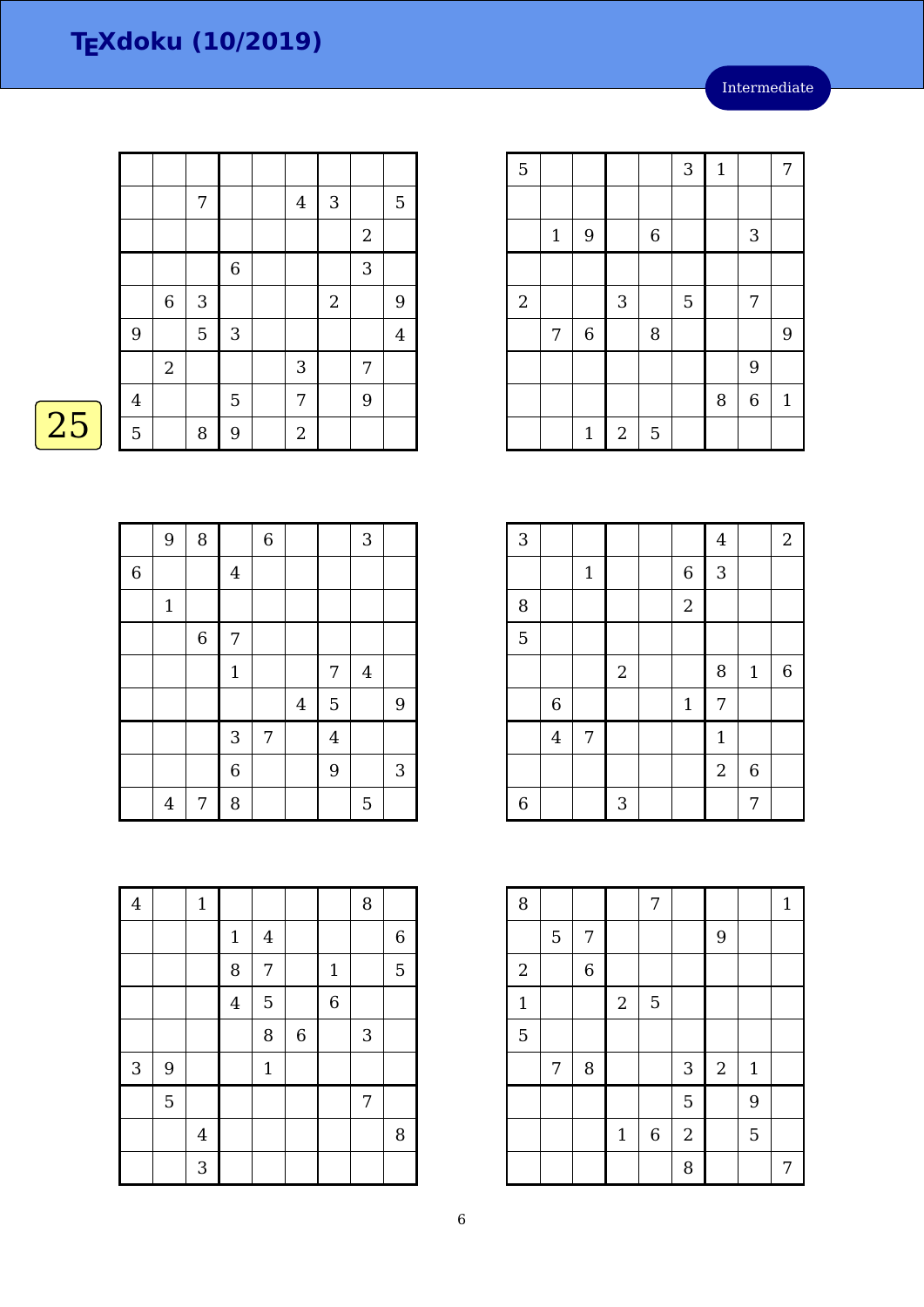|    |                |                | 7           |             | 4                         | 3              |                | $\mathbf 5$    |
|----|----------------|----------------|-------------|-------------|---------------------------|----------------|----------------|----------------|
|    |                |                |             |             |                           |                | $\overline{2}$ |                |
|    |                |                |             | $\,$ 6 $\,$ |                           |                | 3              |                |
|    |                | $\,$ 6 $\,$    | $\sqrt{3}$  |             |                           | $\overline{2}$ |                | 9              |
|    | $\overline{9}$ |                | $\mathbf 5$ | 3           |                           |                |                | $\overline{4}$ |
|    |                | $\overline{2}$ |             |             | $\ensuremath{\mathsf{3}}$ |                | 7              |                |
|    | $\overline{4}$ |                |             | 5           | 7                         |                | 9              |                |
| 31 | 5              |                | 8           | 9           | $\boldsymbol{2}$          |                |                |                |

| e e |  |
|-----|--|

|   | $\boldsymbol{9}$        | 8              |                | $\boldsymbol{6}$ |                |                | $\sqrt{3}$     |   |
|---|-------------------------|----------------|----------------|------------------|----------------|----------------|----------------|---|
| 6 |                         |                | $\overline{4}$ |                  |                |                |                |   |
|   | $\mathbf 1$             |                |                |                  |                |                |                |   |
|   |                         | $\overline{6}$ | 7              |                  |                |                |                |   |
|   |                         |                | $\mathbf{1}$   |                  |                | 7              | $\overline{4}$ |   |
|   |                         |                |                |                  | $\overline{4}$ | 5              |                | 9 |
|   |                         |                | 3              | 7                |                | $\overline{4}$ |                |   |
|   |                         |                | $\overline{6}$ |                  |                | 9              |                | 3 |
|   | $\overline{\mathbf{4}}$ | 7              | 8              |                  |                |                | 5              |   |

| 5                |       |                |            |             | 3 | $\mathbf{1}$ |                  | 7            |
|------------------|-------|----------------|------------|-------------|---|--------------|------------------|--------------|
|                  |       |                |            |             |   |              |                  |              |
|                  | $1\,$ | 9              |            | $\,$ 6 $\,$ |   |              | 3                |              |
|                  |       |                |            |             |   |              |                  |              |
| $\boldsymbol{2}$ |       |                | 3          |             | 5 |              | 7                |              |
|                  | 7     | $\overline{6}$ |            | 8           |   |              |                  | 9            |
|                  |       |                |            |             |   |              | 9                |              |
|                  |       |                |            |             |   | 8            | $\boldsymbol{6}$ | $\mathbf{1}$ |
|                  |       | $\mathbf 1$    | $\sqrt{2}$ | 5           |   |              |                  |              |

| $\overline{3}$ |                |             |            |                |                |              |                  |
|----------------|----------------|-------------|------------|----------------|----------------|--------------|------------------|
|                |                |             |            |                | $\overline{4}$ |              | $\boldsymbol{2}$ |
|                |                | $\mathbf 1$ |            | $\,$ 6 $\,$    | 3              |              |                  |
| 8              |                |             |            | $\overline{2}$ |                |              |                  |
| $\overline{5}$ |                |             |            |                |                |              |                  |
|                |                |             | $\sqrt{2}$ |                | 8              | $\mathbf{1}$ | $\boldsymbol{6}$ |
|                | $\,$ 6 $\,$    |             |            | $\mathbf 1$    | 7              |              |                  |
|                | $\overline{4}$ | 7           |            |                | $\mathbf 1$    |              |                  |
|                |                |             |            |                | $\overline{2}$ | $\,$ 6 $\,$  |                  |
| $\overline{6}$ |                |             | 3          |                |                | 7            |                  |

| 8           |                |             |                  | 7                |                |            |              | $\mathbf{1}$ |
|-------------|----------------|-------------|------------------|------------------|----------------|------------|--------------|--------------|
|             | $\overline{5}$ | 7           |                  |                  |                | 9          |              |              |
| $\sqrt{2}$  |                | $\,$ 6 $\,$ |                  |                  |                |            |              |              |
| $\mathbf 1$ |                |             | $\boldsymbol{2}$ | 5                |                |            |              |              |
| 5           |                |             |                  |                  |                |            |              |              |
|             | 7              | 8           |                  |                  | 3              | $\sqrt{2}$ | $\mathbf{1}$ |              |
|             |                |             |                  |                  | 5              |            | 9            |              |
|             |                |             | $\mathbf{1}$     | $\boldsymbol{6}$ | $\overline{2}$ |            | 5            |              |
|             |                |             |                  |                  | 8              |            |              | 7            |

| $\overline{4}$ |   | $\mathbf{1}$            |                |                |                |                | 8 |                  |
|----------------|---|-------------------------|----------------|----------------|----------------|----------------|---|------------------|
|                |   |                         | $\mathbf 1$    | $\overline{4}$ |                |                |   | $\boldsymbol{6}$ |
|                |   |                         | 8              | 7              |                | $\mathbf 1$    |   | 5                |
|                |   |                         | $\overline{4}$ | 5              |                | $\overline{6}$ |   |                  |
|                |   |                         |                | 8              | $\overline{6}$ |                | 3 |                  |
| 3              | 9 |                         |                | $\mathbf{1}$   |                |                |   |                  |
|                | 5 |                         |                |                |                |                | 7 |                  |
|                |   | $\overline{\mathbf{4}}$ |                |                |                |                |   | 8                |
|                |   | 3                       |                |                |                |                |   |                  |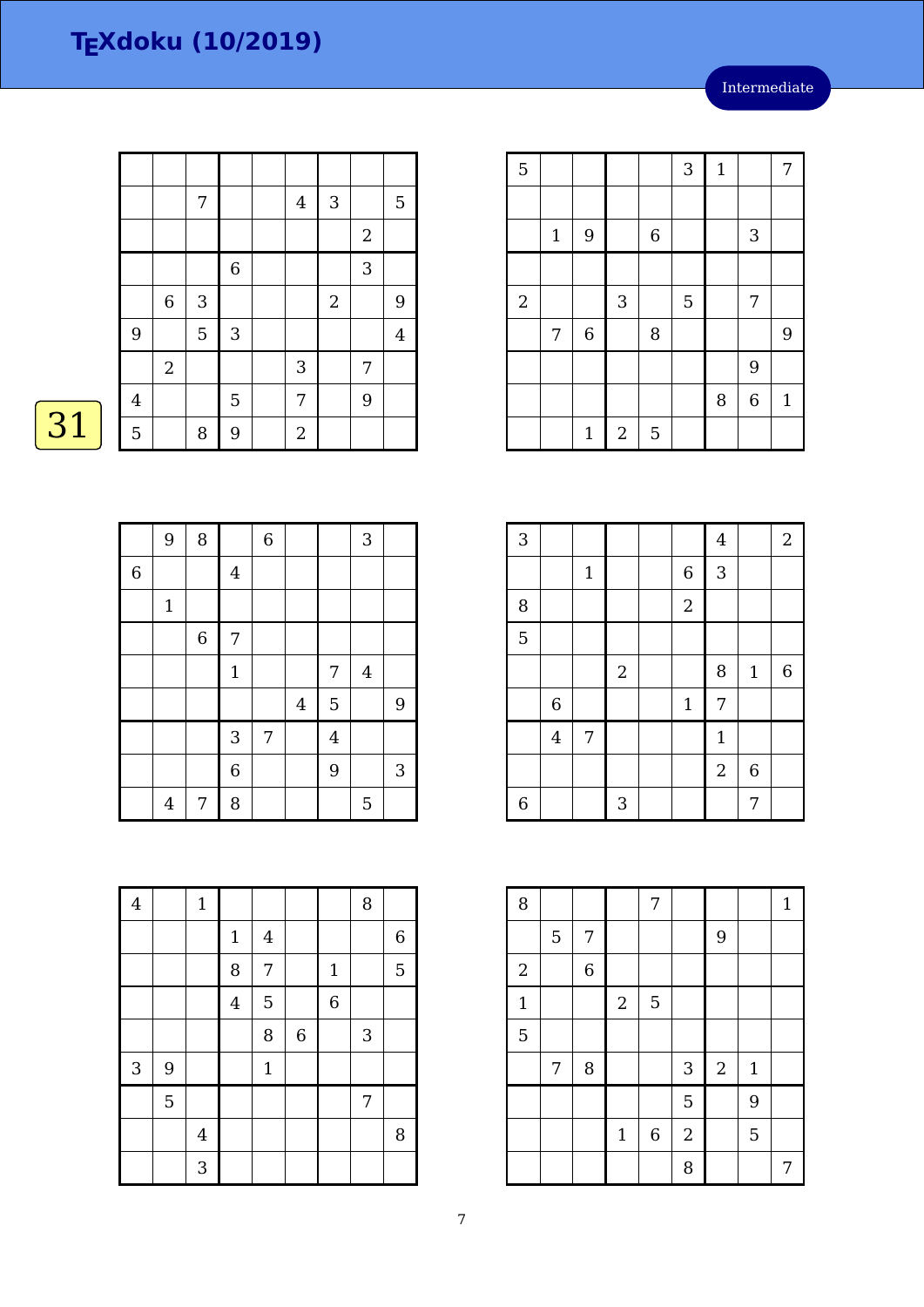|    |                |                | 7                         |                  | $\overline{4}$ | 3              |                           | 5                |
|----|----------------|----------------|---------------------------|------------------|----------------|----------------|---------------------------|------------------|
|    |                |                |                           |                  |                |                | $\mathbf{2}$              |                  |
|    |                |                |                           | $\,$ 6 $\,$      |                |                | $\ensuremath{\mathsf{3}}$ |                  |
|    |                | $\,$ 6 $\,$    | $\ensuremath{\mathsf{3}}$ |                  |                | $\overline{2}$ |                           | 9                |
|    | $\overline{9}$ |                | 5                         | $\sqrt{3}$       |                |                |                           | $\boldsymbol{4}$ |
|    |                | $\overline{2}$ |                           |                  | 3              |                | 7                         |                  |
|    | $\overline{4}$ |                |                           | 5                | 7              |                | 9                         |                  |
| 37 | 5              |                | 8                         | $\boldsymbol{9}$ | $\overline{2}$ |                |                           |                  |

|                | $\boldsymbol{9}$ | 8              |                | $\,$ 6 $\,$ |                |                | $\mathbf{3}$   |              |
|----------------|------------------|----------------|----------------|-------------|----------------|----------------|----------------|--------------|
| $\overline{6}$ |                  |                | $\overline{4}$ |             |                |                |                |              |
|                | $\mathbf 1$      |                |                |             |                |                |                |              |
|                |                  | $\overline{6}$ | 7              |             |                |                |                |              |
|                |                  |                | $\mathbf{1}$   |             |                | 7              | $\overline{4}$ |              |
|                |                  |                |                |             | $\overline{4}$ | 5              |                | 9            |
|                |                  |                | 3              | 7           |                | $\overline{4}$ |                |              |
|                |                  |                | $\overline{6}$ |             |                | 9              |                | $\mathbf{3}$ |
|                | $\overline{4}$   | 7              | 8              |             |                |                | 5              |              |

| 5                |              |                |            |   | 3 | $\mathbf{1}$ |                | 7            |
|------------------|--------------|----------------|------------|---|---|--------------|----------------|--------------|
|                  |              |                |            |   |   |              |                |              |
|                  | $\mathbf{1}$ | 9              |            | 6 |   |              | 3              |              |
|                  |              |                |            |   |   |              |                |              |
| $\boldsymbol{2}$ |              |                | $\sqrt{3}$ |   | 5 |              | 7              |              |
|                  | 7            | $\overline{6}$ |            | 8 |   |              |                | 9            |
|                  |              |                |            |   |   |              | 9              |              |
|                  |              |                |            |   |   | 8            | $\overline{6}$ | $\mathbf{1}$ |
|                  |              | $\mathbf 1$    | $\sqrt{2}$ | 5 |   |              |                |              |

| $\overline{3}$ |                |       |            |              | $\overline{4}$   |                  | $\boldsymbol{2}$ |
|----------------|----------------|-------|------------|--------------|------------------|------------------|------------------|
|                |                | $1\,$ |            | $\,$ 6 $\,$  | 3                |                  |                  |
| 8              |                |       |            | $\sqrt{2}$   |                  |                  |                  |
| $\overline{5}$ |                |       |            |              |                  |                  |                  |
|                |                |       | $\sqrt{2}$ |              | 8                | $\mathbf{1}$     | $\boldsymbol{6}$ |
|                | $\,$ 6 $\,$    |       |            | $\mathbf{1}$ | 7                |                  |                  |
|                | $\overline{4}$ | 7     |            |              | $\mathbf 1$      |                  |                  |
|                |                |       |            |              | $\boldsymbol{2}$ | $\boldsymbol{6}$ |                  |
| 6              |                |       | 3          |              |                  | 7                |                  |

| 8           |   |                |              | 7                |                |            |              | $\mathbf{1}$ |
|-------------|---|----------------|--------------|------------------|----------------|------------|--------------|--------------|
|             | 5 | 7              |              |                  |                | 9          |              |              |
| $\sqrt{2}$  |   | $\overline{6}$ |              |                  |                |            |              |              |
| $\mathbf 1$ |   |                | $\sqrt{2}$   | 5                |                |            |              |              |
| 5           |   |                |              |                  |                |            |              |              |
|             | 7 | 8              |              |                  | 3              | $\sqrt{2}$ | $\mathbf{1}$ |              |
|             |   |                |              |                  | 5              |            | 9            |              |
|             |   |                | $\mathbf{1}$ | $\boldsymbol{6}$ | $\overline{a}$ |            | 5            |              |
|             |   |                |              |                  | 8              |            |              | 7            |

| $\overline{4}$ |   | $1\,$   |                |                         |                |                | 8 |             |
|----------------|---|---------|----------------|-------------------------|----------------|----------------|---|-------------|
|                |   |         | $\mathbf 1$    | $\overline{\mathbf{4}}$ |                |                |   | $\,$ 6 $\,$ |
|                |   |         | 8              | 7                       |                | $\mathbf{1}$   |   | 5           |
|                |   |         | $\overline{4}$ | 5                       |                | $\overline{6}$ |   |             |
|                |   |         |                | 8                       | $\overline{6}$ |                | 3 |             |
| 3              | 9 |         |                | $\mathbf{1}$            |                |                |   |             |
|                | 5 |         |                |                         |                |                | 7 |             |
|                |   | $\bf 4$ |                |                         |                |                |   | 8           |
|                |   | 3       |                |                         |                |                |   |             |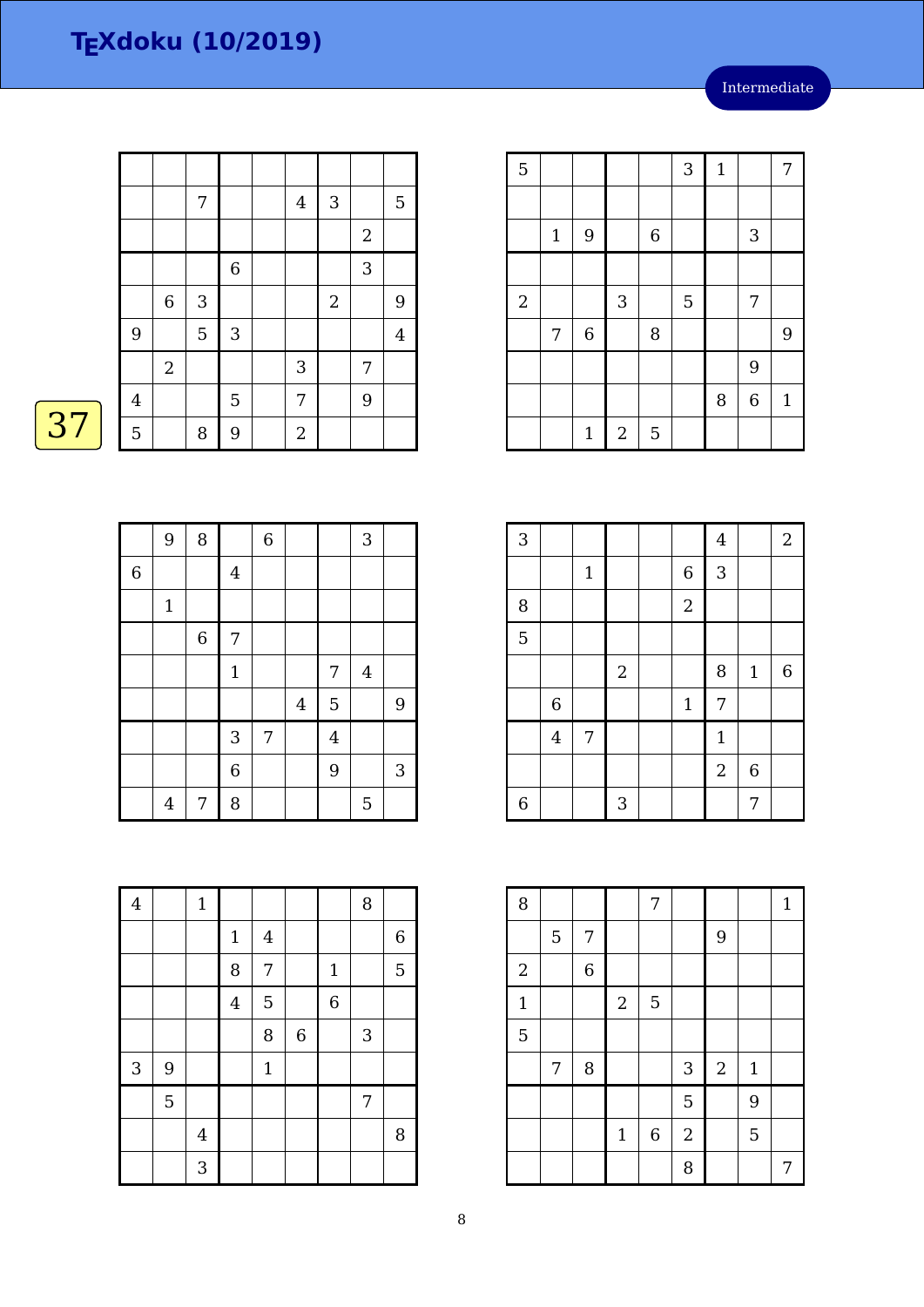|    |                |                | 7           |             | 4              | 3              |                           | 5              |
|----|----------------|----------------|-------------|-------------|----------------|----------------|---------------------------|----------------|
|    |                |                |             |             |                |                | $\boldsymbol{2}$          |                |
|    |                |                |             | $\,$ 6 $\,$ |                |                | $\ensuremath{\mathsf{3}}$ |                |
|    |                | $\,6$          | $\sqrt{3}$  |             |                | $\overline{2}$ |                           | 9              |
|    | $\overline{9}$ |                | $\mathbf 5$ | $\sqrt{3}$  |                |                |                           | $\overline{4}$ |
|    |                | $\overline{2}$ |             |             | 3              |                | 7                         |                |
|    | $\overline{4}$ |                |             | 5           | 7              |                | 9                         |                |
| 43 | 5              |                | 8           | 9           | $\overline{2}$ |                |                           |                |

| ſ |  |
|---|--|
|   |  |

|                | $\boldsymbol{9}$ | 8              |                | $\,$ 6 $\,$ |                |                | $\sqrt{3}$     |                |
|----------------|------------------|----------------|----------------|-------------|----------------|----------------|----------------|----------------|
| $\overline{6}$ |                  |                | $\overline{4}$ |             |                |                |                |                |
|                | $\mathbf 1$      |                |                |             |                |                |                |                |
|                |                  | $\overline{6}$ | 7              |             |                |                |                |                |
|                |                  |                | $\mathbf{1}$   |             |                | 7              | $\overline{4}$ |                |
|                |                  |                |                |             | $\overline{4}$ | 5              |                | $\overline{9}$ |
|                |                  |                | 3              | 7           |                | $\overline{4}$ |                |                |
|                |                  |                | $\overline{6}$ |             |                | 9              |                | 3              |
|                | 4                | 7              | 8              |             |                |                | 5              |                |

| 5          |       |                |            |             | 3 | $\mathbf 1$ |                | $\overline{7}$ |
|------------|-------|----------------|------------|-------------|---|-------------|----------------|----------------|
|            |       |                |            |             |   |             |                |                |
|            | $1\,$ | $\overline{9}$ |            | $\,$ 6 $\,$ |   |             | 3              |                |
|            |       |                |            |             |   |             |                |                |
| $\sqrt{2}$ |       |                | 3          |             | 5 |             | 7              |                |
|            | 7     | $\overline{6}$ |            | 8           |   |             |                | 9              |
|            |       |                |            |             |   |             | 9              |                |
|            |       |                |            |             |   | 8           | $\overline{6}$ | $1\,$          |
|            |       | $\mathbf 1$    | $\sqrt{2}$ | 5           |   |             |                |                |

| 3              |                |             |            |                  | $\bf 4$          |                  | $\overline{2}$   |
|----------------|----------------|-------------|------------|------------------|------------------|------------------|------------------|
|                |                | $\mathbf 1$ |            | $\boldsymbol{6}$ | 3                |                  |                  |
| 8              |                |             |            | $\overline{a}$   |                  |                  |                  |
| 5              |                |             |            |                  |                  |                  |                  |
|                |                |             | $\sqrt{2}$ |                  | 8                | $\mathbf{1}$     | $\boldsymbol{6}$ |
|                | $\,$ 6 $\,$    |             |            | $1\,$            | 7                |                  |                  |
|                | $\overline{4}$ | 7           |            |                  | $\mathbf{1}$     |                  |                  |
|                |                |             |            |                  | $\boldsymbol{2}$ | $\boldsymbol{6}$ |                  |
| $\overline{6}$ |                |             | 3          |                  |                  | 7                |                  |

| 8            |   |             |              | 7                |                |            |              | $\mathbf{1}$ |
|--------------|---|-------------|--------------|------------------|----------------|------------|--------------|--------------|
|              | 5 | 7           |              |                  |                | 9          |              |              |
| $\sqrt{2}$   |   | $\,$ 6 $\,$ |              |                  |                |            |              |              |
| $\mathbf{1}$ |   |             | $\sqrt{2}$   | 5                |                |            |              |              |
| 5            |   |             |              |                  |                |            |              |              |
|              | 7 | 8           |              |                  | 3              | $\sqrt{2}$ | $\mathbf{1}$ |              |
|              |   |             |              |                  | 5              |            | 9            |              |
|              |   |             | $\mathbf{1}$ | $\boldsymbol{6}$ | $\overline{2}$ |            | 5            |              |
|              |   |             |              |                  | 8              |            |              | 7            |

| $\overline{4}$ |   | $\mathbf{1}$            |                |                |             |                | 8 |   |
|----------------|---|-------------------------|----------------|----------------|-------------|----------------|---|---|
|                |   |                         | $1\,$          | $\overline{4}$ |             |                |   | 6 |
|                |   |                         | 8              | 7              |             | $\mathbf{1}$   |   | 5 |
|                |   |                         | $\overline{4}$ | 5              |             | $\overline{6}$ |   |   |
|                |   |                         |                | 8              | $\,$ 6 $\,$ |                | 3 |   |
| 3              | 9 |                         |                | $\mathbf{1}$   |             |                |   |   |
|                | 5 |                         |                |                |             |                | 7 |   |
|                |   | $\overline{\mathbf{4}}$ |                |                |             |                |   | 8 |
|                |   | 3                       |                |                |             |                |   |   |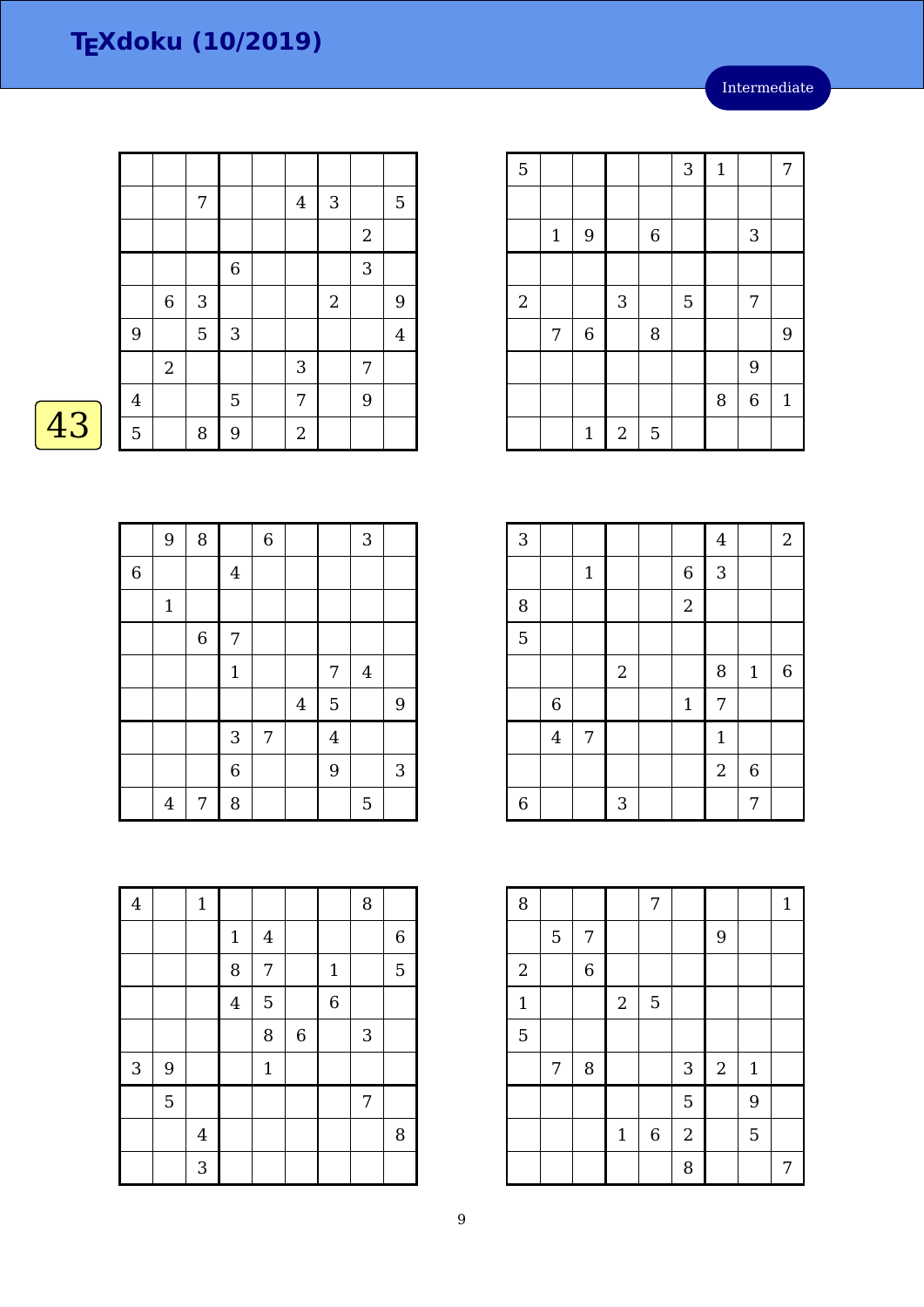Expert

 $7 \mid 3$ 

|    |   |                  |   | 3              |              |                |   |              |  |
|----|---|------------------|---|----------------|--------------|----------------|---|--------------|--|
|    |   |                  |   |                |              | $\overline{9}$ |   |              |  |
|    |   |                  |   | 8              | $\mathbf{1}$ | $\,$ 6 $\,$    | 5 | 9            |  |
|    |   | $\boldsymbol{6}$ | 7 |                | $\bf 4$      |                |   |              |  |
|    | 3 | 9                |   |                |              | $\mathbf{1}$   | 8 |              |  |
|    |   |                  |   | 5              |              |                |   |              |  |
|    |   | $\bf 4$          |   | $\mathbf{1}$   | $\,$ 6 $\,$  |                |   | 7            |  |
|    | 9 |                  |   | $\overline{4}$ |              | $\overline{5}$ |   | $\mathbf{1}$ |  |
| 49 |   |                  |   |                | 9            |                | 6 | 8            |  |
|    |   |                  |   |                |              |                |   |              |  |

|--|

| 5              |             |              |       |                  |            |   |             | $\sqrt{3}$     |
|----------------|-------------|--------------|-------|------------------|------------|---|-------------|----------------|
| $\overline{4}$ |             |              |       |                  |            |   |             |                |
| 3              | 8           |              | $1\,$ |                  |            |   |             |                |
|                |             |              |       | 9                |            |   | 5           | $\,$ 6 $\,$    |
| 7              |             |              | 5     |                  |            |   |             | $\overline{1}$ |
|                | $\,$ 6 $\,$ |              |       |                  |            | 9 |             |                |
|                |             |              |       | $\boldsymbol{6}$ | $\sqrt{3}$ | 8 |             | $\overline{4}$ |
|                | 7           |              |       | $\overline{4}$   |            |   | $\,$ 6 $\,$ |                |
|                |             | $\mathbf{1}$ |       |                  | 9          | 3 |             | 7              |

|                |                | 7           |                | 8              |   |                |   | 9        |
|----------------|----------------|-------------|----------------|----------------|---|----------------|---|----------|
|                |                | $\,$ 6 $\,$ | $\sqrt{2}$     |                |   |                |   |          |
|                | $\overline{4}$ | 3           | $\overline{6}$ |                |   | 9              | 8 |          |
|                | 8              |             |                | $\overline{5}$ |   |                |   | 6        |
| $\overline{2}$ |                |             |                |                | 7 | $\overline{4}$ |   |          |
|                |                |             |                |                |   |                |   |          |
|                |                |             |                |                |   |                |   |          |
|                |                | C           | $\Omega$       |                |   |                |   | $\Omega$ |

9 3 1 1 8

5 4 2

|   |            | $\overline{c}$ | 9              |                  |                |                  |                | 8              |
|---|------------|----------------|----------------|------------------|----------------|------------------|----------------|----------------|
|   |            |                | 7              | $\boldsymbol{2}$ | $\overline{4}$ |                  |                |                |
| 5 |            |                |                |                  |                |                  |                | 7              |
|   |            |                | 8              |                  |                |                  |                | $\overline{4}$ |
| 9 |            |                | $\overline{6}$ |                  |                |                  |                |                |
|   |            |                |                | $\overline{4}$   |                |                  | 3              |                |
|   |            | 7              | $\sqrt{3}$     |                  |                |                  | $\overline{4}$ |                |
|   | $\sqrt{2}$ | 5              |                |                  |                |                  | 8              |                |
|   | 8          | $\overline{4}$ |                | 7                |                | $\boldsymbol{6}$ | 5              |                |

| $\overline{6}$ |                           |             |                         |                  | $\overline{a}$ | 8 |                |   |
|----------------|---------------------------|-------------|-------------------------|------------------|----------------|---|----------------|---|
|                | $\ensuremath{\mathsf{3}}$ | 7           | 5                       |                  |                |   |                |   |
| $\sqrt{2}$     |                           |             |                         | 7                | $\bf 4$        |   | 5              |   |
|                | $\overline{6}$            | $\mathbf 1$ | 8                       | $\sqrt{2}$       | 5              | 7 | 3              |   |
|                |                           |             |                         |                  |                |   |                |   |
|                | $\mathbf 5$               |             | $\overline{\mathbf{4}}$ | $\mathbf{1}$     |                |   |                |   |
|                |                           |             |                         |                  |                |   |                | 8 |
|                |                           | $\sqrt{3}$  | 7                       |                  |                |   | $\overline{4}$ |   |
|                |                           |             |                         | $\boldsymbol{6}$ | 3              |   |                |   |

| $\mathbf{1}$   |              |                  |                |                  | 5 |   |            |              |
|----------------|--------------|------------------|----------------|------------------|---|---|------------|--------------|
| 7              |              |                  |                | $\mathbf{1}$     | 9 |   |            | 8            |
|                |              |                  | 8              |                  |   | 9 |            |              |
| $\overline{6}$ |              |                  |                |                  | 8 |   |            | $\mathbf{1}$ |
|                |              |                  |                | $\boldsymbol{2}$ |   |   | 7          |              |
|                | $\bf 4$      |                  |                | 9                |   |   | $\sqrt{2}$ |              |
|                | 9            |                  |                | 8                |   |   |            | $\bf 4$      |
|                |              | $\boldsymbol{2}$ | $\overline{5}$ |                  |   |   |            |              |
| $\mathbf 5$    | $\mathbf{1}$ |                  |                | $\boldsymbol{6}$ |   |   |            |              |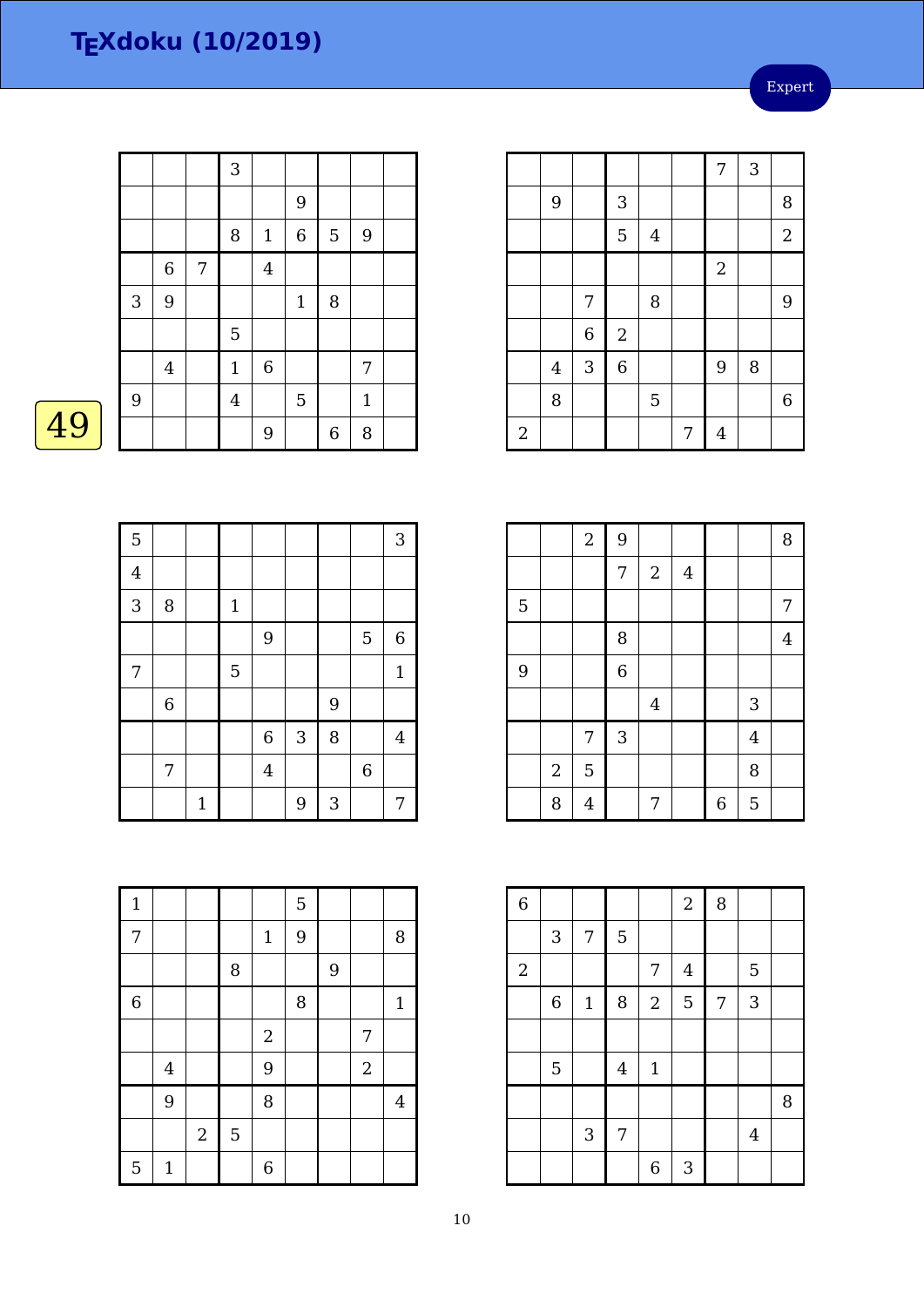Expert

|    |   |             |   | 3              |             |                  |   |              |  |
|----|---|-------------|---|----------------|-------------|------------------|---|--------------|--|
|    |   |             |   |                |             | $\boldsymbol{9}$ |   |              |  |
|    |   |             |   | 8              | $\mathbf 1$ | $\,$ 6 $\,$      | 5 | 9            |  |
|    |   | $\,$ 6 $\,$ | 7 |                | $\bf 4$     |                  |   |              |  |
|    | 3 | 9           |   |                |             | $\mathbf{1}$     | 8 |              |  |
|    |   |             |   | 5              |             |                  |   |              |  |
|    |   | $\bf 4$     |   | $\mathbf{1}$   | $\,$ 6 $\,$ |                  |   | 7            |  |
|    | 9 |             |   | $\overline{4}$ |             | $\overline{5}$   |   | $\mathbf{1}$ |  |
| 55 |   |             |   |                | 9           |                  | 6 | 8            |  |
|    |   |             |   |                |             |                  |   |              |  |

| $\overline{5}$   |                  |              |             |                |   |   |                | 3              |
|------------------|------------------|--------------|-------------|----------------|---|---|----------------|----------------|
| $\overline{4}$   |                  |              |             |                |   |   |                |                |
| $\overline{3}$   | 8                |              | $\mathbf 1$ |                |   |   |                |                |
|                  |                  |              |             | 9              |   |   | 5              | $\,$ 6 $\,$    |
| $\boldsymbol{7}$ |                  |              | 5           |                |   |   |                | $\mathbf{1}$   |
|                  | $\boldsymbol{6}$ |              |             |                |   | 9 |                |                |
|                  |                  |              |             | $\overline{6}$ | 3 | 8 |                | $\overline{4}$ |
|                  | 7                |              |             | $\overline{4}$ |   |   | $\overline{6}$ |                |
|                  |                  | $\mathbf{1}$ |             |                | 9 | 3 |                | 7              |

| $\mathbf{1}$   |                |                |   |              | 5 |   |            |                |
|----------------|----------------|----------------|---|--------------|---|---|------------|----------------|
| 7              |                |                |   | $\mathbf{1}$ | 9 |   |            | 8              |
|                |                |                | 8 |              |   | 9 |            |                |
| $\overline{6}$ |                |                |   |              | 8 |   |            | $\mathbf{1}$   |
|                |                |                |   | $\mathbf{2}$ |   |   | 7          |                |
|                | $\overline{4}$ |                |   | 9            |   |   | $\sqrt{2}$ |                |
|                | 9              |                |   | 8            |   |   |            | $\overline{4}$ |
|                |                | $\overline{2}$ | 5 |              |   |   |            |                |
| 5              | $\mathbf{1}$   |                |   | 6            |   |   |            |                |

|            |                |                |                  |                |   | $\boldsymbol{7}$ | 3 |                  |
|------------|----------------|----------------|------------------|----------------|---|------------------|---|------------------|
|            | 9              |                | 3                |                |   |                  |   | 8                |
|            |                |                | 5                | $\overline{4}$ |   |                  |   | $\overline{a}$   |
|            |                |                |                  |                |   | $\boldsymbol{2}$ |   |                  |
|            |                | 7              |                  | 8              |   |                  |   | 9                |
|            |                | $\overline{6}$ | $\boldsymbol{2}$ |                |   |                  |   |                  |
|            | $\overline{4}$ | 3              | $\overline{6}$   |                |   | 9                | 8 |                  |
|            | 8              |                |                  | 5              |   |                  |   | $\boldsymbol{6}$ |
| $\sqrt{2}$ |                |                |                  |                | 7 | 4                |   |                  |

|   |                | $\sqrt{2}$     | 9              |            |                |   |                | 8              |
|---|----------------|----------------|----------------|------------|----------------|---|----------------|----------------|
|   |                |                | $\overline{7}$ | $\sqrt{2}$ | $\overline{4}$ |   |                |                |
| 5 |                |                |                |            |                |   |                | 7              |
|   |                |                | 8              |            |                |   |                | $\overline{4}$ |
| 9 |                |                | $\overline{6}$ |            |                |   |                |                |
|   |                |                |                | $\bf 4$    |                |   | 3              |                |
|   |                | 7              | $\mathbf{3}$   |            |                |   | $\overline{4}$ |                |
|   | $\overline{2}$ | 5              |                |            |                |   | 8              |                |
|   | 8              | $\overline{4}$ |                | 7          |                | 6 | 5              |                |

| $\overline{6}$ |             |                  |                |                  | $\sqrt{2}$              | 8 |                |   |
|----------------|-------------|------------------|----------------|------------------|-------------------------|---|----------------|---|
|                | 3           | $\boldsymbol{7}$ | $\mathbf 5$    |                  |                         |   |                |   |
| $\sqrt{2}$     |             |                  |                | 7                | $\overline{\mathbf{4}}$ |   | 5              |   |
|                | $\,$ 6 $\,$ | $\mathbf 1$      | 8              | $\sqrt{2}$       | 5                       | 7 | 3              |   |
|                |             |                  |                |                  |                         |   |                |   |
|                | $\mathbf 5$ |                  | $\overline{4}$ | $\mathbf{1}$     |                         |   |                |   |
|                |             |                  |                |                  |                         |   |                | 8 |
|                |             | 3                | 7              |                  |                         |   | $\overline{4}$ |   |
|                |             |                  |                | $\boldsymbol{6}$ | 3                       |   |                |   |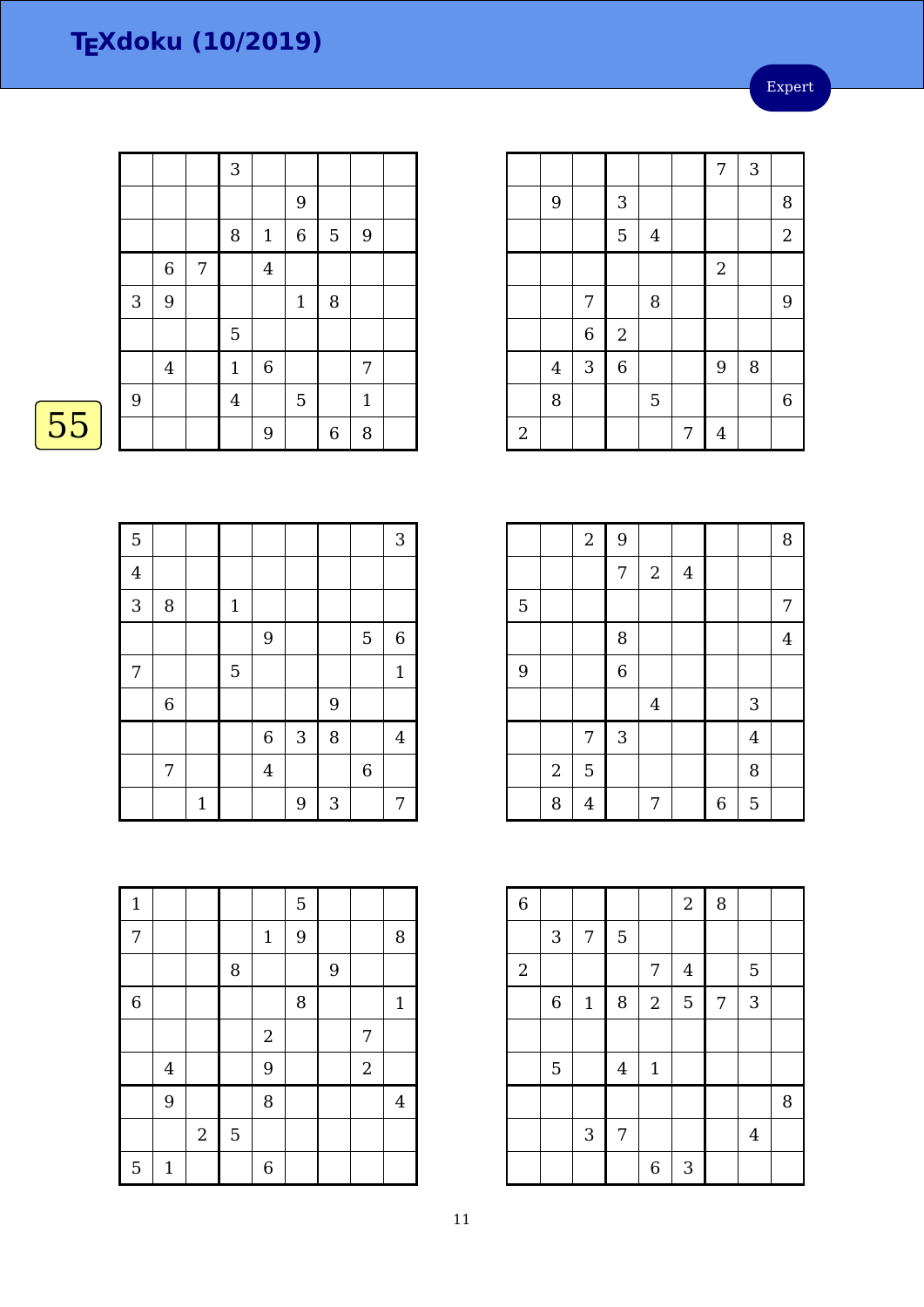Simple Solutions

| 5              | 9 | 4 | 7            | 2            | 6 | 8 | 1 | 3 |
|----------------|---|---|--------------|--------------|---|---|---|---|
| $\overline{2}$ | 6 | 1 | 3            | 8            | 9 | 4 | 7 | 5 |
| 8              | 7 | 3 | $\mathbf{1}$ | 5            | 4 | 9 | 6 | 2 |
| 4              | 8 | 6 | 2            | 9            | 5 | 1 | 3 | 7 |
| 1              | 2 | 7 | 6            | 4            | 3 | 5 | 8 | 9 |
| 9              | 3 | 5 | 8            | $\mathbf{1}$ | 7 | 2 | 4 | 6 |
| 3              | 4 | 2 | 5            | 7            | 8 | 6 | 9 | 1 |
| 7              | 5 | 8 | 9            | 6            | 1 | 3 | 2 | 4 |
| 6              | 1 | 9 | 4            | 3            | 2 | 7 | 5 | 8 |

| 7              | 8 | 2 | 4 | 1 | 5 | 9 | 6 | 3 |
|----------------|---|---|---|---|---|---|---|---|
| 4              | 6 | 9 | 2 | 7 | 3 | 1 | 8 | 5 |
| 1              | З | 5 | 9 | 6 | 8 | 2 | 7 | 4 |
| 3              | 2 | 1 | 7 | 9 | 4 | 8 | 5 | 6 |
| 9              | 7 | 6 | 8 | 5 | 2 | 4 | 3 | 1 |
| 8              | 5 | 4 | 1 | 3 | 6 | 7 | 2 | 9 |
| 5              | 1 | 7 | 3 | 8 | 9 | 6 | 4 | 2 |
| $\overline{2}$ | 9 | З | 6 | 4 | 7 | 5 | 1 | 8 |
| 6              | 4 | 8 | 5 | 2 | 1 | 3 | 9 | 7 |

| 5            | 9 | 7 | 8 | 3 | 4              | 1 | 6 | 2 |
|--------------|---|---|---|---|----------------|---|---|---|
| 4            | 2 | 8 | 1 | 6 | 7              | 3 | 9 | 5 |
| $\mathbf{1}$ | 6 | 3 | 5 | 2 | 9              | 8 | 4 | 7 |
| 2            | 5 | 1 | g | 8 | 3              | 4 | 7 | 6 |
| 8            | 4 | 9 | 7 | 5 | 6              | 2 | 3 | 1 |
| 3            | 7 | 6 | 4 | 1 | $\overline{c}$ | 5 | 8 | 9 |
| 9            | 3 | 4 | 2 | 7 | 5              | 6 | 1 | 8 |
| 7            | 1 | 5 | 6 | 4 | 8              | 9 | 2 | 3 |
| 6            | 8 | 2 | 3 | 9 | 1              | 7 | 5 | 4 |

| 1              | 3 | 7                       | 4                         | 9 | 5 | 6 | 2 | 8 |
|----------------|---|-------------------------|---------------------------|---|---|---|---|---|
| 2              | 8 | 5                       | 7                         | 3 | 6 | 1 | 9 | 4 |
| 9              | 4 | 6                       | $\mathbf 1$               | 2 | 8 | 3 | 5 | 7 |
| 7              | 1 | 2                       | 8                         | 6 | 9 | 4 | 3 | 5 |
| З              | 5 | $\overline{\mathbf{4}}$ | 2                         | 1 | 7 | 8 | 6 | 9 |
| 6              | 9 | 8                       | 5                         | 4 | 3 | 7 | 1 | 2 |
| 5              | 2 | 1                       | $\ensuremath{\mathsf{3}}$ | 8 | 4 | 9 | 7 | 6 |
| $\overline{4}$ |   | 9                       | 6                         | 5 | 1 | 2 | 8 | 3 |
| 8              | 6 | 3                       | 9                         | 7 | 2 | 5 | 4 | 1 |

| 5 |   | 8 | 2 | 6           | 4 | 9              | 3 | 1 |
|---|---|---|---|-------------|---|----------------|---|---|
| 4 | 1 | 9 | 5 | 3           | 7 | $\overline{2}$ | 6 | 8 |
| 3 | 2 | 6 | 9 | $\mathbf 1$ | 8 | 5              | 7 | 4 |
| 9 | 4 | 1 | 8 | 7           | 5 | 3              | 2 | 6 |
| 2 | 5 | 3 | 6 | 9           | 1 | 8              | 4 | 7 |
| 6 | 8 | 7 | 3 | 4           | 2 | 1              | 9 | 5 |
| 1 | 6 | 5 | 7 | 2           | 9 | 4              | 8 | 3 |
| 7 | 9 | 4 | 1 | 8           | 3 | 6              | 5 | 2 |
| 8 | 3 | 2 | 4 | 5           | 6 | 7              | 1 | 9 |

| $\overline{2}$ | 9 | 8 | 5 | 6 | 3 | 4 | 1 | 7 |
|----------------|---|---|---|---|---|---|---|---|
| 3              | 6 | 7 | 1 | 4 | 2 | 9 | 5 | 8 |
| 4              | 5 | 1 | 8 | 7 | 9 | 3 | 2 | 6 |
| 7              | 2 | 3 | 6 | 9 | 4 | 1 | 8 | 5 |
| 6              | 8 | 9 | 3 | 1 | 5 | 7 | 4 | 2 |
| 5              | 1 | 4 | 7 | 2 | 8 | 6 | 9 | 3 |
| 8              | 7 | 6 | 4 | 5 | 1 | 2 | 3 | 9 |
| 9              | 4 | 5 | 2 | 3 | 7 | 8 | 6 | 1 |
| 1              | 3 | 2 | 9 | 8 | 6 | 5 | 7 | 4 |

| 8 | 2 | 6 |             | 1 | 9 | 3 | 5 | 4 |
|---|---|---|-------------|---|---|---|---|---|
| 5 | 1 | 9 | 2           | 3 | 4 | 6 | 8 | 7 |
|   | 4 | 3 | 5           | 8 | 6 | 9 | 1 | 2 |
| 4 | 6 | 8 | $\mathbf 1$ | 2 | 7 | 5 | 3 | 9 |
| 2 | 5 | 1 | 8           | 9 | 3 | 7 | 4 | 6 |
| 9 | 3 | 7 | 4           | 6 | 5 | 8 | 2 | 1 |
| 3 | 7 | 5 | 9           | 4 | 2 | 1 | 6 | 8 |
| 1 | 9 | 4 | 6           | 5 | 8 | 2 | 7 | 3 |
| 6 | 8 | 2 | 3           | 7 | 1 | 4 | 9 | 5 |

| 2 | 1 | 4 | 7              | 5              | 3 | 8 | 9 | 6 |
|---|---|---|----------------|----------------|---|---|---|---|
| 6 | 3 | 9 | 4              | 1              | 8 | 2 | 5 | 7 |
| 7 | 8 | 5 | 9              | 6              | 2 | 3 | 1 | 4 |
| 3 | 6 |   | 1              | $\overline{c}$ | 9 | 4 | 8 | 5 |
| 9 | 5 | 8 | 6              | 3              | 4 | 7 | 2 | 1 |
| 4 | 2 | 1 | 5              | 8              | 7 | 6 | 3 | 9 |
| 1 | 4 | 2 | 8              | 7              | 5 | 9 | 6 | 3 |
| 8 |   | 6 | 3              | 9              | 1 | 5 | 4 | 2 |
| 5 | 9 | 3 | $\overline{2}$ | 4              | 6 | 1 | 7 | 8 |

| $\overline{2}$ | 7 | 6              | 4              | 8           | 1              | 5              | 3              | 9 |
|----------------|---|----------------|----------------|-------------|----------------|----------------|----------------|---|
| 8              | 5 | 9              | 7              | 2           | 3              | 4              | 6              | 1 |
| 4              | 1 | 3              | 6              | 5           | 9              | 7              | 8              | 2 |
| 5              | 8 | $\overline{c}$ | 1              | 4           | 6              | 9              | 7              | 3 |
| 9              | 3 | 4              | 5              | 7           | $\overline{2}$ | 6              | 1              | 8 |
| 7              | 6 | $\mathbf{1}$   | 9              | 3           | 8              | $\overline{c}$ | 4              | 5 |
| 3              | 4 | 7              | $\overline{c}$ | $\mathbf 1$ | 5              | 8              | 9              | 6 |
| 1              | 9 | 5              | 8              | 6           | 4              | 3              | $\overline{2}$ | 7 |
| 6              | 2 | 8              | 3              | 9           | 7              | 1              | 5              | 4 |

| 2 | 5 | 3 | 6 | 7 | 8              | 4 | 1 | 9 |
|---|---|---|---|---|----------------|---|---|---|
| 7 | 4 | 6 | 1 | 2 | 9              | 8 | 5 | 3 |
| 1 | 9 | 8 | 4 | 5 | 3              | 2 | 6 | 7 |
| 6 | 8 | 9 | 7 | 1 | $\overline{c}$ | 5 | 3 | 4 |
| 4 | 7 | 2 | 5 | 3 | 6              | 1 | 9 | 8 |
| 3 | 1 | 5 | 9 | 8 | 4              | 6 | 7 | 2 |
| 8 | 6 | 1 | 2 | 9 | 7              | 3 | 4 | 5 |
| 5 | 2 |   | 3 | 4 | 1              | 9 | 8 | 6 |
| 9 | 3 | 4 | 8 | 6 | 5              | 7 | 2 | 1 |

| 5              | 8 | 4 | 3 | 9 | 1 |   | 6 | 2 |
|----------------|---|---|---|---|---|---|---|---|
| $\overline{c}$ | 3 | 9 | 6 | 7 | 8 | 4 | 1 | 5 |
| 6              | 7 | 1 | 4 | 5 | 2 | 8 | 9 | З |
| 8              | 9 | 5 | 7 | 2 | 3 | 1 | 4 | 6 |
| 7              | 1 | 2 | 9 | 4 | 6 | 3 | 5 | 8 |
| 4              | 6 | З | 8 | 1 | 5 | 9 | 2 | 7 |
| 9              | 5 | 6 | 1 | 8 | 7 | 2 | З | 4 |
| 3              | 4 | 7 | 2 | 6 | 9 | 5 | 8 | 1 |
| 1              | 2 | 8 | 5 | 3 | 4 | 6 |   | 9 |

| 8 | 2 | 7 | 4              | 5 | 9 | 6 | 3              | 1 |
|---|---|---|----------------|---|---|---|----------------|---|
| 1 | 5 | 4 | 8              | 6 | 3 | 9 | $\overline{c}$ | 7 |
| 3 | 6 | 9 | $\overline{c}$ | 7 | 1 | 5 | 4              | 8 |
| 9 | 4 | 8 | 1              | 2 | 5 | 3 | 7              | 6 |
| 7 | 3 | 2 | 9              | 8 | 6 | 4 | 1              | 5 |
| 6 | 1 | 5 | 7              | 3 | 4 | 2 | 8              | 9 |
| 5 | 9 | 1 | 3              | 4 | 8 | 7 | 6              | 2 |
| 4 | 7 | 6 | 5              | 1 | 2 | 8 | 9              | 3 |
| 2 | 8 | З | 6              | 9 | 7 | 1 | 5              | 4 |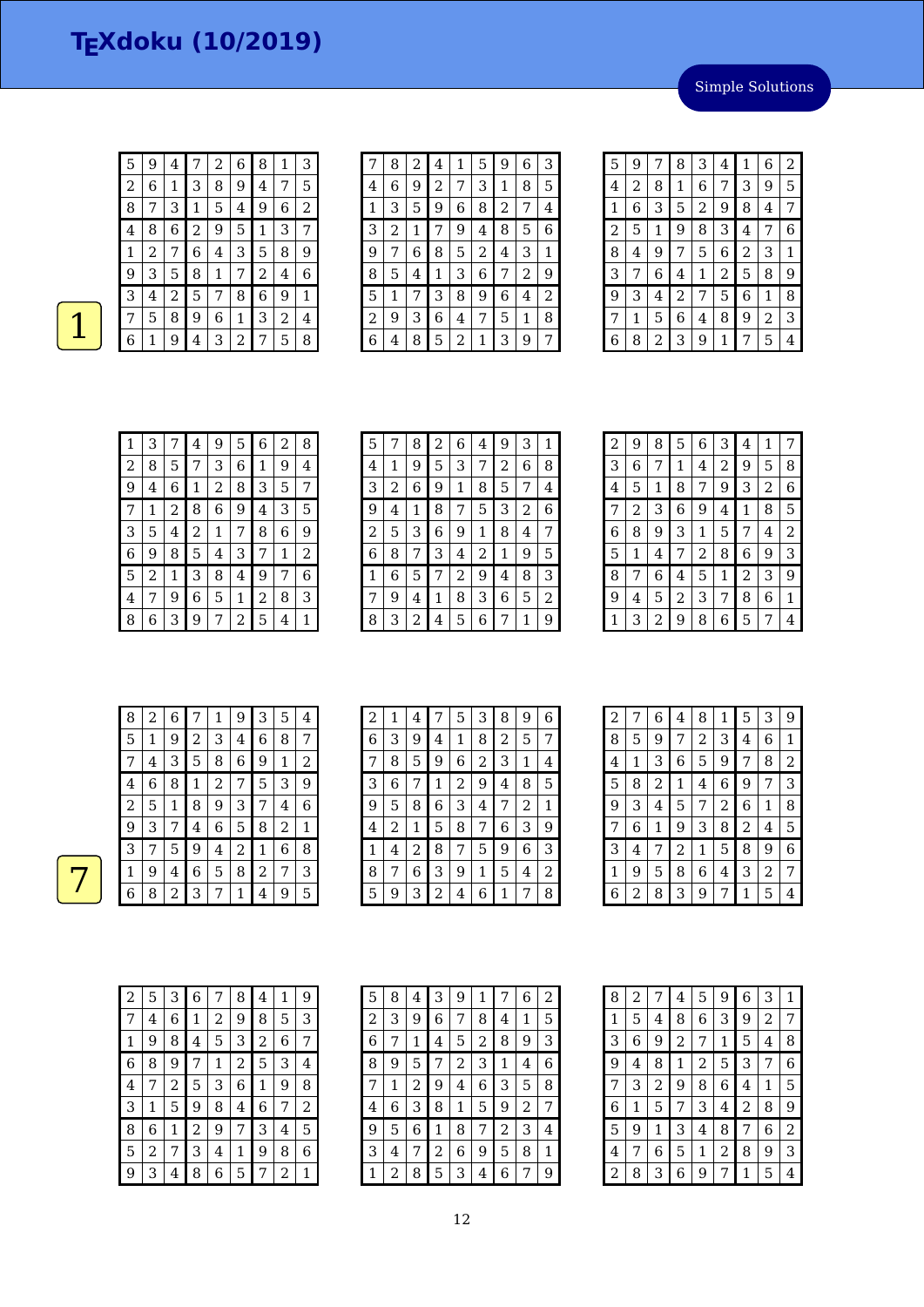Easy Solutions

| 5              | 3              | 9 |   | 1 | 8              | 2 | 4 | 6 |
|----------------|----------------|---|---|---|----------------|---|---|---|
| 7              | $\overline{2}$ | 8 | З | 4 | 6              | 1 | 5 | 9 |
| 1              | 6              | 4 | 9 | 5 | 2              | 3 | 7 | 8 |
| 3              | 9              | 1 | 6 | 7 | $\overline{4}$ | 5 | 8 | 2 |
| 4              | 8              | 6 | 2 | 3 | 5              | 9 | 1 | 7 |
| $\overline{2}$ | 7              | 5 | 1 | 8 | 9              | 6 | 3 | 4 |
| 6              | 4              | 3 | 8 | 9 | 1              | 7 | 2 | 5 |
| 9              | 5              | 7 | 4 | 2 | 3              | 8 | 6 | 1 |
| 8              | 1              | 2 | 5 | 6 | 7              | 4 | 9 | 3 |

|   | 1 | 2 | 5 | 9              | 6 | 8 | 4 | З |
|---|---|---|---|----------------|---|---|---|---|
| 8 | 6 | 5 | 7 | 4              | 3 | 2 | 1 | 9 |
| 4 | 9 | 3 | 1 | $\overline{c}$ | 8 | 7 | 5 | 6 |
| 2 | 5 | 9 | 6 | 8              | 1 | 4 | 3 | 7 |
| 3 | 7 | 4 | 2 | 5              | 9 | 1 | 6 | 8 |
| 1 | 8 | 6 | 4 | 3              | 7 | 5 | 9 | 2 |
| 5 | 2 | 8 | 9 | 6              | 4 | 3 | 7 | 1 |
| 9 | 3 | 1 | 8 | 7              | 5 | 6 | 2 | 4 |
|   | 4 |   | 3 | 1              | 2 | 9 | 8 | 5 |

| 3              | 4 | 1 | 8 | 5 |   | 2 | 9              | 6              |
|----------------|---|---|---|---|---|---|----------------|----------------|
| 7              | 5 | 8 | 6 | 9 | 2 | 4 | 1              | 3              |
| 6              | 2 | 9 | 1 | 4 | 3 | 7 | 8              | 5              |
| $\mathbf{1}$   | 8 | 6 | 7 | 2 | 5 | 9 | 3              | 4              |
| $\overline{a}$ | 9 | 5 | 3 | 1 | 4 | 6 | 7              | 8              |
| 4              | 3 | 7 | 9 | 8 | 6 | 1 | 5              | $\overline{2}$ |
| 8              | 1 | 2 | 4 | 3 | 9 | 5 | 6              | 7              |
| 9              | 6 | 4 | 5 | 7 | 8 | 3 | $\overline{2}$ | $\mathbf{1}$   |
| 5              | 7 | 3 | 2 | 6 | 1 | 8 | 4              | 9              |

| 1 |   | 9 | 4 | З | 2 | 8 | 5 | 6 |
|---|---|---|---|---|---|---|---|---|
| 8 | 2 | 3 | 1 | 6 | 5 | 7 | 9 | 4 |
| 5 | 6 | 4 | 7 | 8 | 9 | 3 | 2 | 1 |
| 9 | 8 | 5 | 2 | 4 | 1 | 6 | 3 | 7 |
| 2 | 3 | 6 | 5 | 7 | 8 | 1 | 4 | 9 |
| 4 | 1 | 7 | 3 | 9 | 6 | 5 | 8 | 2 |
| 3 | 9 | 8 | 6 | 2 | 7 | 4 | 1 | 5 |
|   | 5 | 2 | 8 | 1 | 4 | 9 | 6 | 3 |
| 6 | 4 | 1 | 9 | 5 | 3 | 2 |   | 8 |

| 5 | 2 | 9 | 3 | 6              | 4 | 8 | 7 | 1 |
|---|---|---|---|----------------|---|---|---|---|
| 6 | 4 | 7 | 8 | 9              | 1 | 5 | 2 | 3 |
| 3 | 8 | 1 | 5 | $\overline{2}$ | 7 | 4 | 9 | 6 |
| 2 | 3 | 8 | 6 | 7              | 9 | 1 | 4 | 5 |
| 7 | 9 | 5 | 1 | 4              | 8 | 6 | 3 | 2 |
| 4 | 1 | 6 | 2 | 3              | 5 | 7 | 8 | 9 |
| 9 | 5 | 4 | 7 | 1              | 2 | З | 6 | 8 |
| 8 | 6 | 2 | 4 | 5              | 3 | 9 | 1 | 7 |
| 1 | 7 | 3 | 9 | 8              | 6 | 2 | 5 | 4 |

| 5           | 9 | 7 | 1 | 3 | 6 | 8 | 2 | 4 |
|-------------|---|---|---|---|---|---|---|---|
| 6           | 3 | 4 | 8 | 2 | 5 | 1 | 9 | 7 |
| $\mathbf 1$ | 2 | 8 | 4 | 7 | 9 | 3 | 6 | 5 |
| 7           | 4 | 9 | 3 | 8 | 1 | 2 | 5 | 6 |
| 3           | 1 | 5 | 2 | 6 | 4 | 9 | 7 | 8 |
| 2           | 8 | 6 | 9 | 5 | 7 | 4 | 1 | 3 |
| 9           | 6 | 1 | 7 | 4 | 8 | 5 | 3 | 2 |
| 4           | 7 | 2 | 5 | 1 | 3 | 6 | 8 | 9 |
| 8           | 5 | З | 6 | 9 | 2 | 7 | 4 | 1 |

| 3 | 6 | 9 | 8 | 5 | 1 |   | 2 | 4 |
|---|---|---|---|---|---|---|---|---|
| 1 | 4 | 2 | 7 | 6 | З | 9 | 8 | 5 |
| 8 | 7 | 5 | 2 | 9 | 4 | 6 | 1 | 3 |
| 4 | 5 | 3 | 6 | 1 | 2 | 8 | 9 | 7 |
| 2 | 9 | 7 | 3 | 4 | 8 | 5 | 6 | 1 |
| 6 | 1 | 8 | 5 | 7 | 9 | 3 | 4 | 2 |
| 5 | 3 | 4 | 9 | 2 | 6 | 1 | 7 | 8 |
| 9 | 8 | 1 | 4 | 3 | 7 | 2 | 5 | 6 |
|   | 2 | 6 | 1 | 8 | 5 | 4 | 3 | 9 |

| 4 | 6 | 2 | 5              | 3 | 7 | 8 | 1 | 9 |
|---|---|---|----------------|---|---|---|---|---|
| З | 8 | 7 | 9              | 6 | 1 | 5 | 4 | 2 |
| 5 | 9 | 1 | $\overline{c}$ | 4 | 8 | 6 | 3 | 7 |
| 8 | 7 | 3 | 6              | 9 | 5 | 4 | 2 | 1 |
| 1 | 2 | 6 | 3              | 8 | 4 | 9 | 7 | 5 |
| 9 | 5 | 4 | 7              | 1 | 2 | 3 | 6 | 8 |
| 7 | 4 | 9 | 8              | 2 | 3 | 1 | 5 | 6 |
| 2 | 1 | 8 | 4              | 5 | 6 |   | 9 | 3 |
| 6 | 3 | 5 | 1              | 7 | 9 | 2 | 8 | 4 |

| 1              | 8 | 2 | 3 | 7 | 9 | 5              | 4              | 6 |
|----------------|---|---|---|---|---|----------------|----------------|---|
| 6              | 7 | 4 | 1 | 5 | 8 | $\overline{2}$ | 3              | 9 |
| 5              | 3 | 9 | 6 | 2 | 4 | 7              | 8              | 1 |
| 9              | 6 | 1 | 7 | 4 | 5 | 8              | $\overline{2}$ | 3 |
| 8              | 4 | 5 | 2 | 3 | 1 | 6              | 9              | 7 |
| 3              | 2 | 7 | 8 | 9 | 6 | 4              | 1              | 5 |
| 7              | 9 | 3 | 4 | 6 | 2 | 1              | 5              | 8 |
| 4              | 5 | 8 | 9 | 1 | 7 | 3              | 6              | 2 |
| $\overline{c}$ | 1 | 6 | 5 | 8 | 3 | 9              | 7              | 4 |

| 9 | 1 | 6 | 5 | 8 |   | 3 | 4 | 2 |
|---|---|---|---|---|---|---|---|---|
| 2 | 8 | 7 | 9 | 3 | 4 | 1 | 6 | 5 |
| 3 | 4 | 5 | 2 | 1 | 6 | 8 | 9 | 7 |
| 8 | 7 | 9 | 6 | 5 | 3 | 4 | 2 | 1 |
| 5 | 3 | 2 | 1 | 4 | 8 | 6 | 7 | 9 |
| 1 | 6 | 4 | 7 | 9 | 2 | 5 | 3 | 8 |
| 7 | 5 | 1 | 4 | 6 | 9 | 2 | 8 | 3 |
| 6 | 2 | 8 | 3 | 7 | 5 | 9 | 1 | 4 |
| 4 | g | 3 | 8 | 2 | 1 |   | 5 | 6 |

| 7 | 6 | 8 | 2 | 9           | $\overline{\mathbf{4}}$ | 3            | 5 | $1\,$ |
|---|---|---|---|-------------|-------------------------|--------------|---|-------|
| 4 | З | 5 | 7 | $\mathbf 1$ | 8                       | 6            | 9 | 2     |
| 9 | 1 | 2 | 6 | 3           | 5                       | 8            | 7 | 4     |
| 5 | 2 | 3 | 8 | 4           | 6                       | 7            | 1 | 9     |
| 6 | 4 | 1 | 9 | 7           | 3                       | 5            | 2 | 8     |
| 8 | 9 | 7 | 1 | 5           | 2                       | 4            | 6 | 3     |
| 1 | 8 | 4 | 5 | 6           | 9                       | 2            | 3 | 7     |
| 2 | 7 | 6 | З | 8           | 1                       | 9            | 4 | 5     |
| З | 5 | 9 | 4 | 2           | 7                       | $\mathbf{1}$ | 8 | 6     |

| 4 | 5 | 2 | 8              | 1 | 7 | 9 | 3 | 6 |
|---|---|---|----------------|---|---|---|---|---|
| 7 | 8 | 1 | З              | 6 | 9 | 5 | 4 | 2 |
| 6 | 9 | З | 4              | 2 | 5 | 8 | 7 | 1 |
| 1 | 2 | 6 | 7              | 5 | 4 | З | 8 | 9 |
| 9 | 7 | 8 | 6              | 3 | 2 | 4 | 1 | 5 |
| 5 | 3 | 4 | 1              | 9 | 8 | 6 | 2 | 7 |
| 3 | 4 | 5 | $\overline{c}$ | 7 | 6 | 1 | 9 | 8 |
| 2 | 1 | 9 | 5              | 8 | 3 | 7 | 6 | 4 |
| 8 | 6 | 7 | 9              | 4 | 1 | 2 | 5 | З |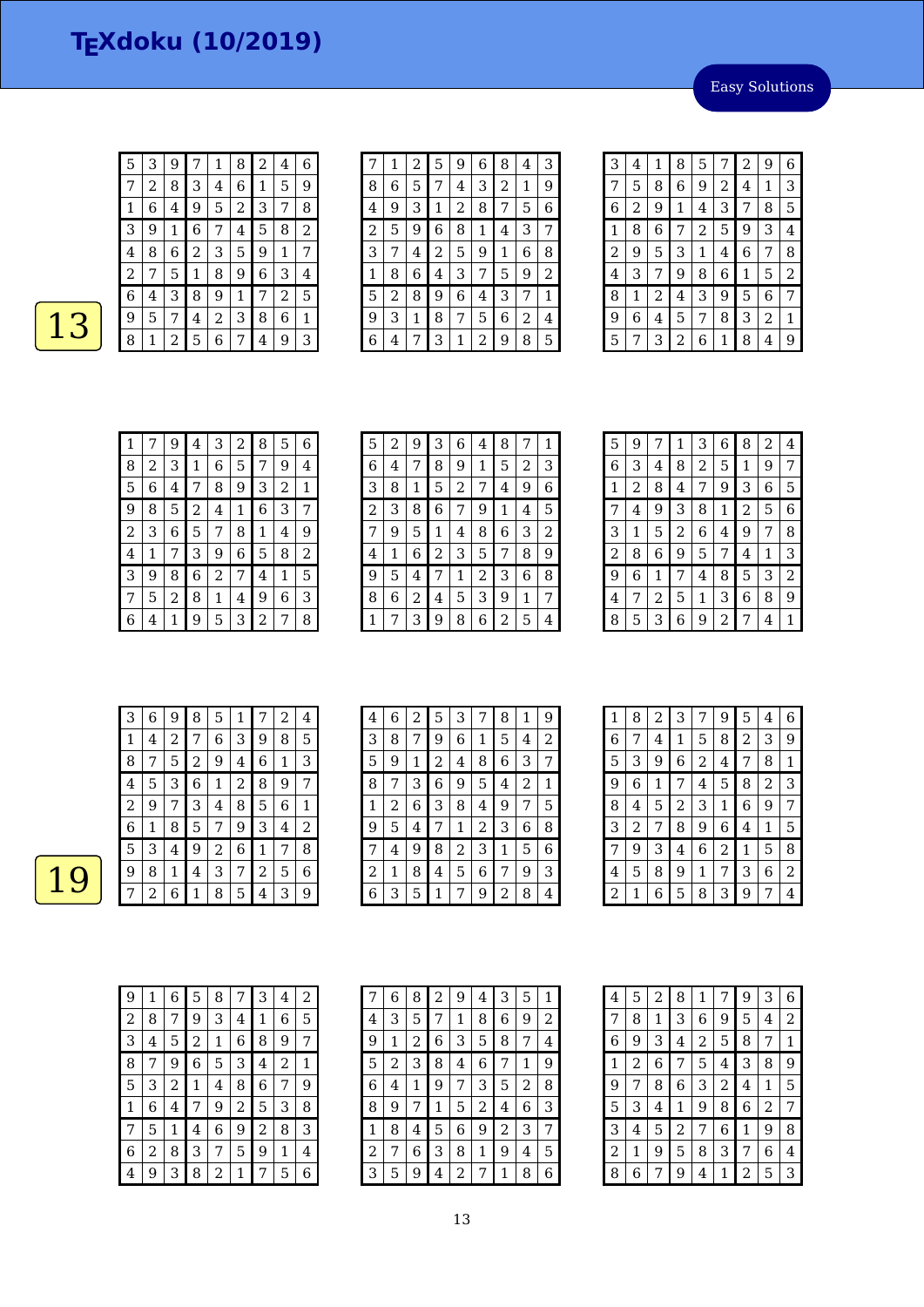Intermediate Solutions

| 2           | 5 | 4 | 1 | 3                | 6 | 9              | 8              | 7            |
|-------------|---|---|---|------------------|---|----------------|----------------|--------------|
| 6           | 8 | 7 | 2 | 9                | 4 | 3              | $\mathbf{1}$   | 5            |
| 3           | 9 | 1 | 8 | 7                | 5 | 4              | $\overline{2}$ | 6            |
| 7           | 4 | 2 | 6 | 5                | 9 | 8              | 3              | $\mathbf{1}$ |
| 8           | 6 | 3 | 7 | $\overline{4}$   | 1 | $\overline{2}$ | 5              | 9            |
| 9           | 1 | 5 | 3 | $\boldsymbol{2}$ | 8 | 7              | 6              | 4            |
| $\mathbf 1$ | 2 | 9 | 4 | 6                | 3 | 5              | 7              | 8            |
| 4           | 3 | 6 | 5 | 8                | 7 | 1              | 9              | 2            |
| 5           | 7 | 8 | 9 | 1                | 2 | 6              | 4              | 3            |

| 5              | 6 | 4 | 9 | 2 | 3 | 1 | 8 |   |
|----------------|---|---|---|---|---|---|---|---|
| 8              | 2 | 3 | 1 | 7 | 4 | 9 | 5 | 6 |
| 7              | 1 | 9 | 5 | 6 | 8 | 4 | 3 | 2 |
| 1              | 4 | 5 | 6 | 9 | 7 | 3 | 2 | 8 |
| $\overline{c}$ | 9 | 8 | 3 | 1 | 5 | 6 | 7 | 4 |
| 3              | 7 | 6 | 4 | 8 | 2 | 5 | 1 | 9 |
| 6              | 3 | 7 | 8 | 4 | 1 | 2 | 9 | 5 |
| 4              | 5 | 2 | 7 | 3 | 9 | 8 | 6 | 1 |
| 9              | 8 | 1 | 2 | 5 | 6 |   | 4 | 3 |

| 2 | 9 | 8 | 5 | 6 | 7              | 1 | 3              | 4 |
|---|---|---|---|---|----------------|---|----------------|---|
| 6 | 3 | 5 | 4 | 2 | 1              | 8 | 9              | 7 |
| 7 | 1 | 4 | 9 | 8 | 3              | 6 | $\overline{2}$ | 5 |
| 4 | 5 | 6 | 7 | 9 | 8              | 3 | 1              | 2 |
| 9 | 2 | 3 | 1 | 5 | 6              | 7 | 4              | 8 |
| 8 | 7 | 1 | 2 | 3 | 4              | 5 | 6              | g |
| 5 | 6 | 9 | 3 | 7 | $\overline{c}$ | 4 | 8              | 1 |
| 1 | 8 | 2 | 6 | 4 | 5              | 9 | 7              | 3 |
| 3 | 4 |   | 8 | 1 | 9              | 2 | 5              | 6 |

| З | 5 | 6 | 1 | 7 | 8 | 4 | 9 | 2 |
|---|---|---|---|---|---|---|---|---|
| 4 | 2 | 1 | 5 | 9 | 6 | 3 | 8 | 7 |
| 8 | 7 | 9 | 4 | 3 | 2 | 6 | 5 | 1 |
| 5 | 1 | 8 | 7 | 6 | 4 | 9 | 2 | З |
| 7 | 9 | 4 | 2 | 5 | 3 | 8 | 1 | 6 |
| 2 | 6 | 3 | 9 | 8 | 1 | 7 | 4 | 5 |
| 9 | 4 |   | 6 | 2 | 5 | 1 | 3 | 8 |
| 1 | З | 5 | 8 | 4 | 7 | 2 | 6 | 9 |
| 6 | 8 | 2 | 3 | 1 | 9 | 5 | 7 | 4 |

| 4 | 2 | 1 | З | 6 | 5 | 9 | 8 |   |
|---|---|---|---|---|---|---|---|---|
| 5 | 8 | 7 | 1 | 4 | 9 | 3 | 2 | 6 |
| 6 | З | 9 | 8 | 7 | 2 | 1 | 4 | 5 |
| 7 | 1 | 8 | 4 | 5 | З | 6 | 9 | 2 |
| 2 | 4 | 5 | 9 | 8 | 6 | 7 | З | 1 |
| 3 | 9 | 6 | 2 | 1 | 7 | 8 | 5 | 4 |
| 1 | 5 | 2 | 6 | 9 | 8 | 4 | 7 | 3 |
| 9 | 7 | 4 | 5 | 3 | 1 | 2 | 6 | 8 |
| 8 | 6 | 3 | 7 | 2 | 4 | 5 | 1 | 9 |

| 8 | 9 | 3 | 5 |                | 6 | 4 | 2 | 1 |
|---|---|---|---|----------------|---|---|---|---|
| 4 | 5 | 7 | 3 | $\overline{c}$ | 1 | 9 | 8 | 6 |
| 2 | 1 | 6 | 9 | 8              | 4 | 5 | 7 | 3 |
| 1 | 6 | 4 | 2 | 5              | 9 | 7 | 3 | 8 |
| 5 | 3 | 2 | 8 | 1              | 7 | 6 | 4 | 9 |
| 9 | 7 | 8 | 6 | 4              | З | 2 | 1 | 5 |
| 6 | 4 | 1 | 7 | 3              | 5 | 8 | 9 | 2 |
| 7 | 8 | 9 | 1 | 6              | 2 | 3 | 5 | 4 |
| З | 2 | 5 | 4 | 9              | 8 | 1 | 6 | 7 |

| 2 | 5 | 4 | 1 | З | 6 | 9              | 8 |   |
|---|---|---|---|---|---|----------------|---|---|
| 6 | 8 | 7 | 2 | 9 | 4 | 3              | 1 | 5 |
| З | 9 | 1 | 8 | 7 | 5 | 4              | 2 | 6 |
|   | 4 | 2 | 6 | 5 | 9 | 8              | 3 | 1 |
| 8 | 6 | З | 7 | 4 | 1 | $\overline{c}$ | 5 | 9 |
| 9 | 1 | 5 | З | 2 | 8 | 7              | 6 | 4 |
| 1 | 2 | 9 | 4 | 6 | 3 | 5              | 7 | 8 |
| 4 | 3 | 6 | 5 | 8 | 7 | 1              | 9 | 2 |
| 5 | 7 | 8 | 9 | 1 | 2 | 6              | 4 | 3 |

| 5 | 6 | 4 | 9            | $\overline{2}$ | 3 | 1              | 8 | 7 |
|---|---|---|--------------|----------------|---|----------------|---|---|
| 8 | 2 | 3 | $\mathbf{1}$ | 7              | 4 | 9              | 5 | 6 |
| 7 | 1 | 9 | 5            | 6              | 8 | 4              | 3 | 2 |
| 1 | 4 | 5 | 6            | 9              | 7 | 3              | 2 | 8 |
| 2 | 9 | 8 | 3            | 1              | 5 | 6              | 7 | 4 |
| 3 | 7 | 6 | 4            | 8              | 2 | 5              | 1 | 9 |
| 6 | 3 | 7 | 8            | 4              | 1 | $\overline{c}$ | 9 | 5 |
| 4 | 5 | 2 | 7            | 3              | 9 | 8              | 6 | 1 |
| 9 | 8 |   | 2            | 5              | 6 |                | 4 | 3 |

| 2 | 9 | 8            | 5 | 6 | 7 | 1              | 3              | 4              |
|---|---|--------------|---|---|---|----------------|----------------|----------------|
| 6 | 3 | 5            | 4 | 2 | 1 | 8              | 9              | 7              |
| 7 | 1 | 4            | 9 | 8 | 3 | 6              | $\overline{c}$ | 5              |
| 4 | 5 | 6            | 7 | 9 | 8 | 3              | 1              | $\overline{2}$ |
| 9 | 2 | З            | 1 | 5 | 6 | 7              | 4              | 8              |
| 8 | 7 | $\mathbf{1}$ | 2 | 3 | 4 | 5              | 6              | 9              |
| 5 | 6 | 9            | 3 | 7 | 2 | 4              | 8              | 1              |
| 1 | 8 | 2            | 6 | 4 | 5 | 9              | 7              | 3              |
| 3 | 4 | 7            | 8 | 1 | 9 | $\overline{2}$ | 5              | 6              |

| 3 | 5 | 6 | 1 | 7              | 8 | 4 | 9 | 2 |
|---|---|---|---|----------------|---|---|---|---|
| 4 | 2 | 1 | 5 | 9              | 6 | 3 | 8 | 7 |
| 8 | 7 | 9 | 4 | З              | 2 | 6 | 5 | 1 |
| 5 | 1 | 8 | 7 | 6              | 4 | 9 | 2 | З |
| 7 | 9 | 4 | 2 | 5              | З | 8 | 1 | 6 |
| 2 | 6 | 3 | 9 | 8              | 1 | 7 | 4 | 5 |
| 9 | 4 | 7 | 6 | $\overline{2}$ | 5 | 1 | 3 | 8 |
| 1 | 3 | 5 | 8 | 4              | 7 | 2 | 6 | 9 |
| 6 | 8 | 2 | 3 | 1              | 9 | 5 |   | 4 |

| 4                | $\overline{2}$ | 1 | 3 | 6 | 5 | 9 | 8 |   |
|------------------|----------------|---|---|---|---|---|---|---|
| 5                | 8              | 7 | 1 | 4 | 9 | 3 | 2 | 6 |
| $\boldsymbol{6}$ | 3              | 9 | 8 | 7 | 2 | 1 | 4 | 5 |
| 7                | 1              | 8 | 4 | 5 | 3 | 6 | 9 | 2 |
| $\overline{2}$   | 4              | 5 | 9 | 8 | 6 | 7 | 3 | 1 |
| 3                | 9              | 6 | 2 | 1 | 7 | 8 | 5 | 4 |
| 1                | 5              | 2 | 6 | 9 | 8 | 4 | 7 | 3 |
| 9                | 7              | 4 | 5 | 3 | 1 | 2 | 6 | 8 |
| 8                | 6              | З | 7 | 2 | 4 | 5 | 1 | 9 |

| 8              | 9 | 3 | 5              | 7 | 6 | 4              | 2 | 1 |
|----------------|---|---|----------------|---|---|----------------|---|---|
| 4              | 5 | 7 | 3              | 2 | 1 | 9              | 8 | 6 |
| $\overline{c}$ | 1 | 6 | 9              | 8 | 4 | 5              | 7 | 3 |
| 1              | 6 | 4 | $\overline{c}$ | 5 | 9 | 7              | 3 | 8 |
| 5              | 3 | 2 | 8              | 1 | 7 | 6              | 4 | 9 |
| 9              | 7 | 8 | 6              | 4 | 3 | $\overline{c}$ | 1 | 5 |
| 6              | 4 | 1 | 7              | 3 | 5 | 8              | 9 | 2 |
| 7              | 8 | 9 | 1              | 6 | 2 | 3              | 5 | 4 |
| З              | 2 | 5 | 4              | 9 | 8 | 1              | 6 | 7 |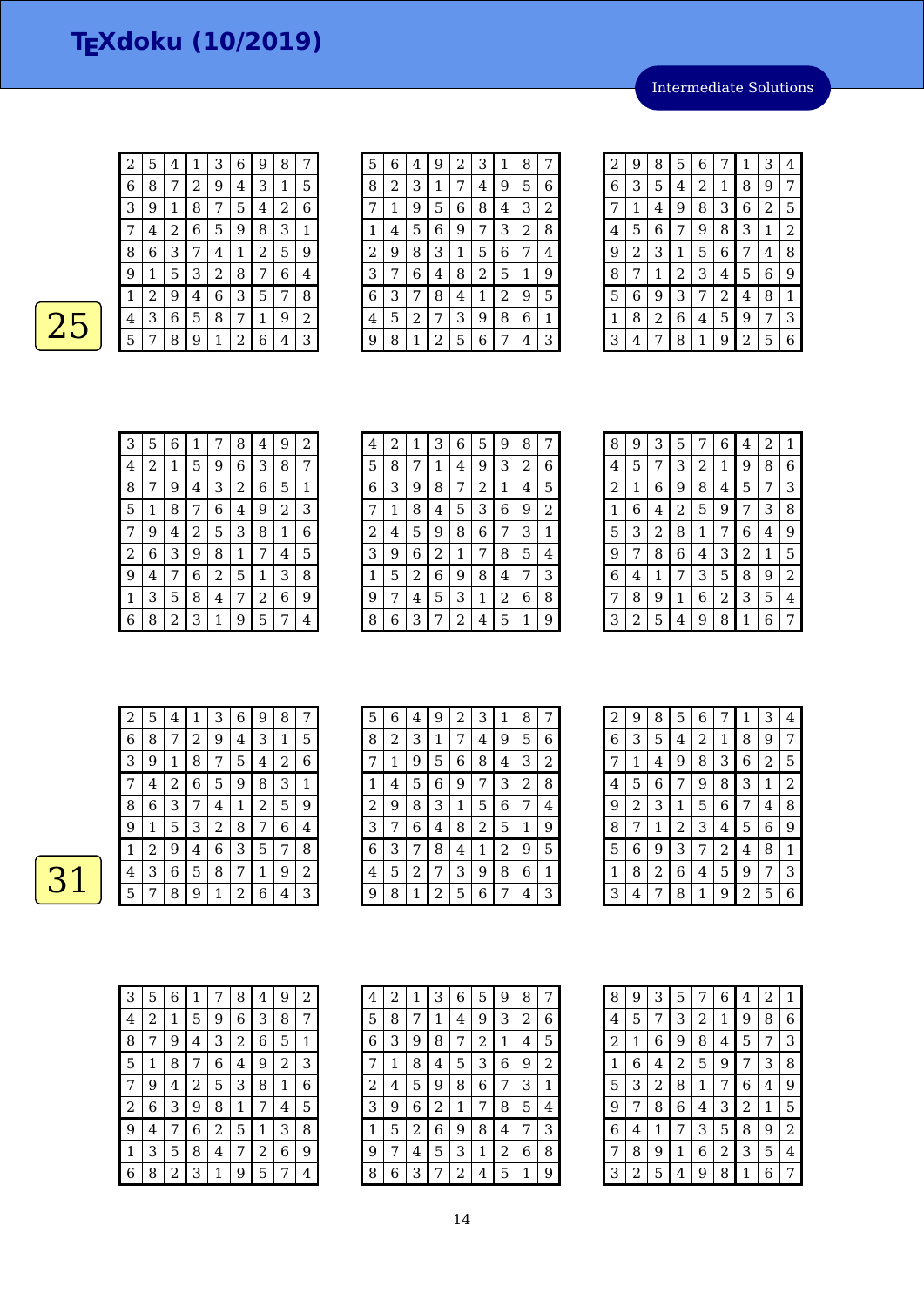Intermediate Solutions

| $\overline{c}$ | 5              | 4 | 1              | 3              | 6 | 9              | 8 | 7           |
|----------------|----------------|---|----------------|----------------|---|----------------|---|-------------|
| 6              | 8              | 7 | $\overline{c}$ | 9              | 4 | 3              | 1 | 5           |
| 3              | 9              | 1 | 8              | 7              | 5 | 4              | 2 | 6           |
| 7              | 4              | 2 | 6              | 5              | 9 | 8              | 3 | $\mathbf 1$ |
| 8              | 6              | 3 | 7              | 4              | 1 | $\overline{c}$ | 5 | 9           |
| 9              | 1              | 5 | 3              | $\overline{2}$ | 8 | 7              | 6 | $\bf 4$     |
| 1              | $\overline{2}$ | 9 | 4              | 6              | 3 | 5              | 7 | 8           |
| 4              | 3              | 6 | 5              | 8              | 7 | 1              | 9 | 2           |
| 5              | 7              | 8 | 9              | 1              | 2 | 6              | 4 | 3           |

| 5 | 6 | $\overline{\mathbf{4}}$ | 9              | 2 | 3 | 1 | 8 |   |
|---|---|-------------------------|----------------|---|---|---|---|---|
| 8 | 2 | З                       | 1              | 7 | 4 | 9 | 5 | 6 |
| 7 | 1 | 9                       | 5              | 6 | 8 | 4 | 3 | 2 |
|   | 4 | 5                       | 6              | 9 | 7 | 3 | 2 | 8 |
| 2 | 9 | 8                       | 3              | 1 | 5 | 6 | 7 | 4 |
| 3 | 7 | 6                       | 4              | 8 | 2 | 5 | 1 | 9 |
| 6 | 3 |                         | 8              | 4 | 1 | 2 | 9 | 5 |
| 4 | 5 | 2                       | 7              | 3 | 9 | 8 | 6 | 1 |
| g | 8 | 1                       | $\overline{c}$ | 5 | 6 |   | 4 | 3 |

| 2 | 9 | 8 | 5              | 6 | 7              | 1 | 3              | 4              |
|---|---|---|----------------|---|----------------|---|----------------|----------------|
| 6 | 3 | 5 | 4              | 2 | 1              | 8 | 9              | 7              |
| 7 | 1 | 4 | 9              | 8 | 3              | 6 | $\overline{c}$ | 5              |
| 4 | 5 | 6 | 7              | 9 | 8              | 3 | 1              | $\overline{c}$ |
| 9 | 2 | 3 | 1              | 5 | 6              | 7 | 4              | 8              |
| 8 | 7 | 1 | $\overline{2}$ | 3 | 4              | 5 | 6              | 9              |
| 5 | 6 | 9 | 3              | 7 | $\overline{c}$ | 4 | 8              | 1              |
| 1 | 8 | 2 | 6              | 4 | 5              | 9 | 7              | 3              |
| 3 | 4 | 7 | 8              | 1 | 9              | 2 | 5              | 6              |

| 3              | 5 | 6 | 1 | 7 | 8 | 4 | 9 | 2 |
|----------------|---|---|---|---|---|---|---|---|
| 4              | 2 | 1 | 5 | 9 | 6 | 3 | 8 | 7 |
| 8              |   | 9 | 4 | 3 | 2 | 6 | 5 | 1 |
| 5              | 1 | 8 | 7 | 6 | 4 | 9 | 2 | З |
| 7              | 9 | 4 | 2 | 5 | 3 | 8 | 1 | 6 |
| $\overline{c}$ | 6 | 3 | 9 | 8 | 1 | 7 | 4 | 5 |
| 9              | 4 |   | 6 | 2 | 5 | 1 | 3 | 8 |
| 1              | З | 5 | 8 | 4 | 7 | 2 | 6 | 9 |
| 6              | 8 | 2 | 3 | 1 | 9 | 5 | 7 | 4 |

| 4 | 2 | 1 | 3 | 6 | 5 | 9 | 8 | 7 |
|---|---|---|---|---|---|---|---|---|
| 5 | 8 | 7 | 1 | 4 | 9 | 3 | 2 | 6 |
| 6 | 3 | 9 | 8 | 7 | 2 | 1 | 4 | 5 |
| 7 | 1 | 8 | 4 | 5 | 3 | 6 | 9 | 2 |
| 2 | 4 | 5 | 9 | 8 | 6 | 7 | 3 | 1 |
| 3 | 9 | 6 | 2 | 1 | 7 | 8 | 5 | 4 |
| 1 | 5 | 2 | 6 | 9 | 8 | 4 | 7 | 3 |
| 9 | 7 | 4 | 5 | 3 | 1 | 2 | 6 | 8 |
| 8 | 6 | 3 | 7 | 2 | 4 | 5 | 1 | 9 |

| 8 | 9 | 3 | 5              | 7 | 6 | 4 | 2 | 1              |
|---|---|---|----------------|---|---|---|---|----------------|
| 4 | 5 | 7 | 3              | 2 | 1 | 9 | 8 | 6              |
| 2 | 1 | 6 | 9              | 8 | 4 | 5 | 7 | 3              |
| 1 | 6 | 4 | $\overline{c}$ | 5 | 9 | 7 | 3 | 8              |
| 5 | 3 | 2 | 8              | 1 | 7 | 6 | 4 | 9              |
| 9 | 7 | 8 | 6              | 4 | 3 | 2 | 1 | 5              |
| 6 | 4 | 1 | 7              | 3 | 5 | 8 | 9 | $\overline{2}$ |
| 7 | 8 | 9 | 1              | 6 | 2 | 3 | 5 | 4              |
| З | 2 | 5 | 4              | 9 | 8 | 1 | 6 | 7              |

| 2 | 5 | 4 | 1 | З | 6 | 9 | 8 |   |
|---|---|---|---|---|---|---|---|---|
| 6 | 8 | 7 | 2 | 9 | 4 | З | 1 | 5 |
| З | 9 | 1 | 8 | 7 | 5 | 4 | 2 | 6 |
|   | 4 | 2 | 6 | 5 | 9 | 8 | З | 1 |
| 8 | 6 | З | 7 | 4 | 1 | 2 | 5 | 9 |
| 9 | 1 | 5 | З | 2 | 8 | 7 | 6 | 4 |
| 1 | 2 | 9 | 4 | 6 | 3 | 5 | 7 | 8 |
| 4 | 3 | 6 | 5 | 8 | 7 | 1 | 9 | 2 |
| 5 |   | 8 | 9 | 1 | 2 | 6 | 4 | 3 |

| 5 | 6 | 4 | 9              | $\overline{c}$ | 3 | 1              | 8 | 7 |
|---|---|---|----------------|----------------|---|----------------|---|---|
| 8 | 2 | 3 | $\mathbf 1$    | 7              | 4 | 9              | 5 | 6 |
| 7 | 1 | 9 | 5              | 6              | 8 | 4              | 3 | 2 |
| 1 | 4 | 5 | 6              | 9              | 7 | 3              | 2 | 8 |
| 2 | 9 | 8 | 3              | 1              | 5 | 6              | 7 | 4 |
| З | 7 | 6 | 4              | 8              | 2 | 5              | 1 | 9 |
| 6 | 3 | 7 | 8              | 4              | 1 | $\overline{2}$ | 9 | 5 |
| 4 | 5 | 2 | 7              | 3              | 9 | 8              | 6 | 1 |
| 9 | 8 | 1 | $\overline{2}$ | 5              | 6 | 7              | 4 | 3 |

| 2 | 9 | 8           | 5              | 6 | 7              | 1 | З | 4            |
|---|---|-------------|----------------|---|----------------|---|---|--------------|
| 6 | 3 | 5           | 4              | 2 | 1              | 8 | 9 | 7            |
| 7 | 1 | 4           | 9              | 8 | 3              | 6 | 2 | 5            |
| 4 | 5 | 6           | 7              | 9 | 8              | 3 | 1 | 2            |
| 9 | 2 | 3           | 1              | 5 | 6              | 7 | 4 | 8            |
| 8 | 7 | $\mathbf 1$ | $\overline{c}$ | 3 | 4              | 5 | 6 | 9            |
| 5 | 6 | 9           | 3              | 7 | $\overline{2}$ | 4 | 8 | $\mathbf{1}$ |
| 1 | 8 | 2           | 6              | 4 | 5              | 9 | 7 | 3            |
| 3 | 4 | 7           | 8              | 1 | 9              | 2 | 5 | 6            |

| 3 | 5 | 6 | 1 | 7 | 8 | 4              | 9 | 2 |
|---|---|---|---|---|---|----------------|---|---|
| 4 | 2 | 1 | 5 | 9 | 6 | 3              | 8 | 7 |
| 8 | 7 | 9 | 4 | 3 | 2 | 6              | 5 | 1 |
| 5 | 1 | 8 | 7 | 6 | 4 | 9              | 2 | 3 |
| 7 | 9 | 4 | 2 | 5 | 3 | 8              | 1 | 6 |
| 2 | 6 | 3 | 9 | 8 | 1 | 7              | 4 | 5 |
| 9 | 4 | 7 | 6 | 2 | 5 | 1              | 3 | 8 |
| 1 | 3 | 5 | 8 | 4 | 7 | $\overline{2}$ | 6 | 9 |
| 6 | 8 | 2 | 3 | 1 | 9 | 5              | 7 | 4 |

| 4 | $\overline{2}$ | 1 | 3 | 6 | 5 | 9 | 8 | 7 |
|---|----------------|---|---|---|---|---|---|---|
| 5 | 8              | 7 | 1 | 4 | 9 | 3 | 2 | 6 |
| 6 | 3              | 9 | 8 | 7 | 2 | 1 | 4 | 5 |
| 7 | 1              | 8 | 4 | 5 | 3 | 6 | 9 | 2 |
| 2 | 4              | 5 | 9 | 8 | 6 | 7 | 3 | 1 |
| 3 | 9              | 6 | 2 | 1 | 7 | 8 | 5 | 4 |
| 1 | 5              | 2 | 6 | 9 | 8 | 4 | 7 | 3 |
| 9 | 7              | 4 | 5 | 3 | 1 | 2 | 6 | 8 |
| 8 | 6              | З | 7 | 2 | 4 | 5 | 1 | 9 |

| 8              | 9 | З | 5              | 7 | 6 | 4 | 2 | 1 |
|----------------|---|---|----------------|---|---|---|---|---|
| 4              | 5 | 7 | З              | 2 | 1 | 9 | 8 | 6 |
| $\overline{c}$ | 1 | 6 | 9              | 8 | 4 | 5 | 7 | 3 |
| 1              | 6 | 4 | $\overline{c}$ | 5 | 9 | 7 | 3 | 8 |
| 5              | 3 | 2 | 8              | 1 | 7 | 6 | 4 | 9 |
| 9              | 7 | 8 | 6              | 4 | 3 | 2 | 1 | 5 |
| 6              | 4 | 1 | 7              | 3 | 5 | 8 | 9 | 2 |
| 7              | 8 | 9 | 1              | 6 | 2 | 3 | 5 | 4 |
| З              | 2 | 5 | 4              | 9 | 8 | 1 | 6 | 7 |